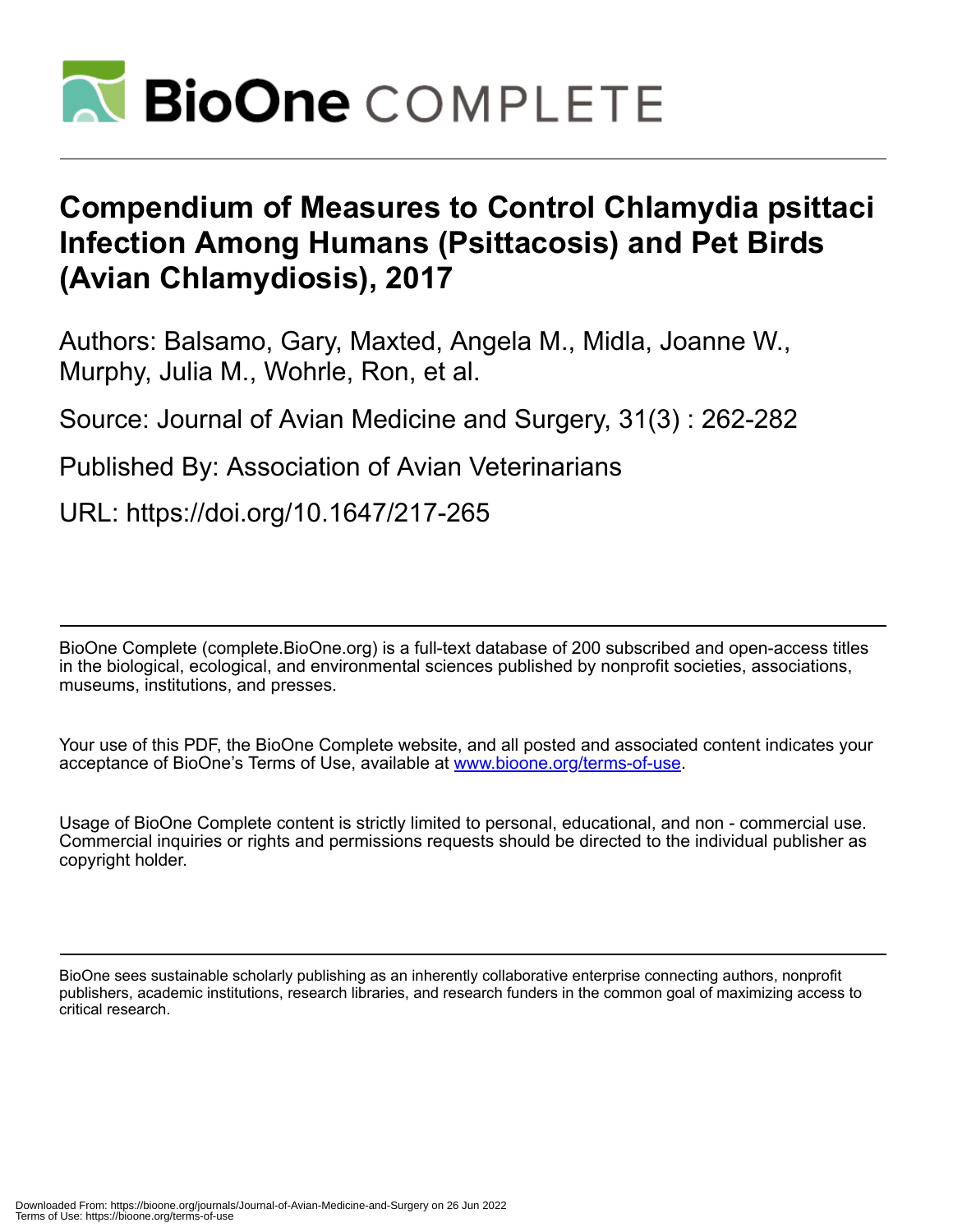## Compendium of Measures to Control Chlamydia psittaci Infection Among Humans (Psittacosis) and Pet Birds (Avian Chlamydiosis), 2017

Gary Balsamo, DVM, MPH&TM, Co-chair,<sup>a</sup> Angela M. Maxted, DVM, MS, PhD, Dipl ACVPM,<sup>a</sup> Joanne W. Midla, VMD, MPH, Dipl ACVPM,<sup>a</sup> Julia M. Murphy, DVM, MS, Dipl ACVPM, Co-chair,<sup>a</sup> Ron Wohrle, DVM,<sup>a</sup> Thomas M. Edling, DVM, MSpVM, MPH (Pet Industry Joint Advisory Council),<sup>b</sup> Pilar H. Fish, DVM (American Association of Zoo Veterinarians), $<sup>b</sup>$ </sup> Keven Flammer, DVM, Dipl ABVP (Avian) (Association of Avian Veterinarians), $<sup>b</sup>$ </sup> Denise Hyde, PharmD, RP,<sup>b</sup> Preeta K. Kutty, MD, MPH,<sup>b</sup> Miwako Kobayashi, MD, MPH,<sup>b</sup> Bettina Helm, DVM, MPH,<sup>b</sup> Brit Oiulfstad, DVM, MPH (Council of State and Territorial Epidemiologists), $<sup>b</sup>$ </sup> Branson W. Ritchie, DVM, MS, PhD, Dipl ABVP, Dipl ECZM (Avian),<sup>b</sup> Mary Grace Stobierski, DVM, MPH, Dipl ACVPM (American Veterinary Medical Association Council on Public Health and Regulatory Veterinary Medicine),<sup>b</sup> Karen Ehnert, DVM, MPVM, Dipl ACVPM (American Veterinary Medical Association Council on Public Health and Regulatory Veterinary Medicine),<sup>b</sup> and Thomas N. Tully Jr, DVM, MS, Dipl ABVP (Avian), Dipl ECZM (Avian) (Association of Avian Veterinarians) $<sup>b</sup>$ </sup>

Diseases, Centers for Disease Control and Prevention, 1600 Clifton Rd NE, MS C-25, Atlanta, GA 30329, USA (Kobayashi); US Department of Agriculture, Animal and Plant Health Inspection Service/Veterinary Services, Live Animal–Avian Imports, National Import Export Services, 4700 River Rd, Riverdale, MD 20737, USA (Helm); County of Los Angeles–Public Health, Acute Communicable Disease Control Program, 313 N Figueroa St, Rm 212, Los Angeles, CA 90012, USA (Oiulfstad); University of Georgia College of Veterinary Medicine, Infectious Disease Laboratory, 220 Riverbend Rd, Athens, GA 30602, USA (Ritchie); Michigan Department of Health and Human Services, 333 South Grand Ave, Lansing, MI 48909, USA (Stobierski); Los Angeles County Department of Public Health, 313 N Figueroa St, Rm 1127, Los Angeles, CA 90012, USA (Ehnert); Louisiana State University School of Veterinary Medicine, Department of Veterinary Clinical Sciences, Skip Bertman Dr, Baton Rouge, LA 70803, USA (Tully). Present address (Midla) US Food and Drug Administration Center, Office of New Animal Drug Evaluation, Division of Generic Animal Drugs, 7500 Standish Place, Rockville, MD 20855, USA.

**b** Consultant to the Committee.

On Behalf of the National Association of State Public Health Veterinarians Chlamydia psittaci Infection Among Humans (Psittacosis) and Pet Birds (Avian Chlamydiosis) Compendium Committee and Committee Consultants, 2017.

From the Louisiana Office of Public Health, Infectious Disease Epidemiology Section, 1450 Poydras Street, Suite 1641, New Orleans, LA 70112, USA (Balsamo); New York State Department of Health, Bureau of Communicable Disease Control, 651 Corning Tower, Albany, NY 12237, USA (Maxted); United States Food and Drug Administration, Office of New Animal Drug Evaluation, 7500 Standish Place, Rockville, MD 20855, USA (Midla); Virginia Department of Health, Office of Epidemiology, 109 Governor Street, Madison Building, 4th Floor, Richmond, VA 23218, USA (Murphy); Washington State Department of Health, Zoonotic and Vector-borne Diseases Program, 243 Israel Rd, Tumwater, WA 98501, USA (Wohrle); Petco Animal Supplies Inc, 10850 Via Frontera, San Diego, CA 92127, USA (Edling); National Aviary, 700 Arch Street, Pittsburgh, PA 15212, USA (Fish); College of Veterinary Medicine, North Carolina State University, 1040 William Moore Dr, Raleigh, NC 27607, USA (Flammer); The Eden Alternative, 1900 Clinton Ave, PO Box 18369, Rochester, NY 14618, USA (Hyde); Division of Healthcare Quality Promotion, Centers for Disease Control and Prevention, 1600 Clifton Rd NE, MS A31, Atlanta, GA 30329, USA (Kutty); Division of Bacterial

<sup>a</sup> Committee member.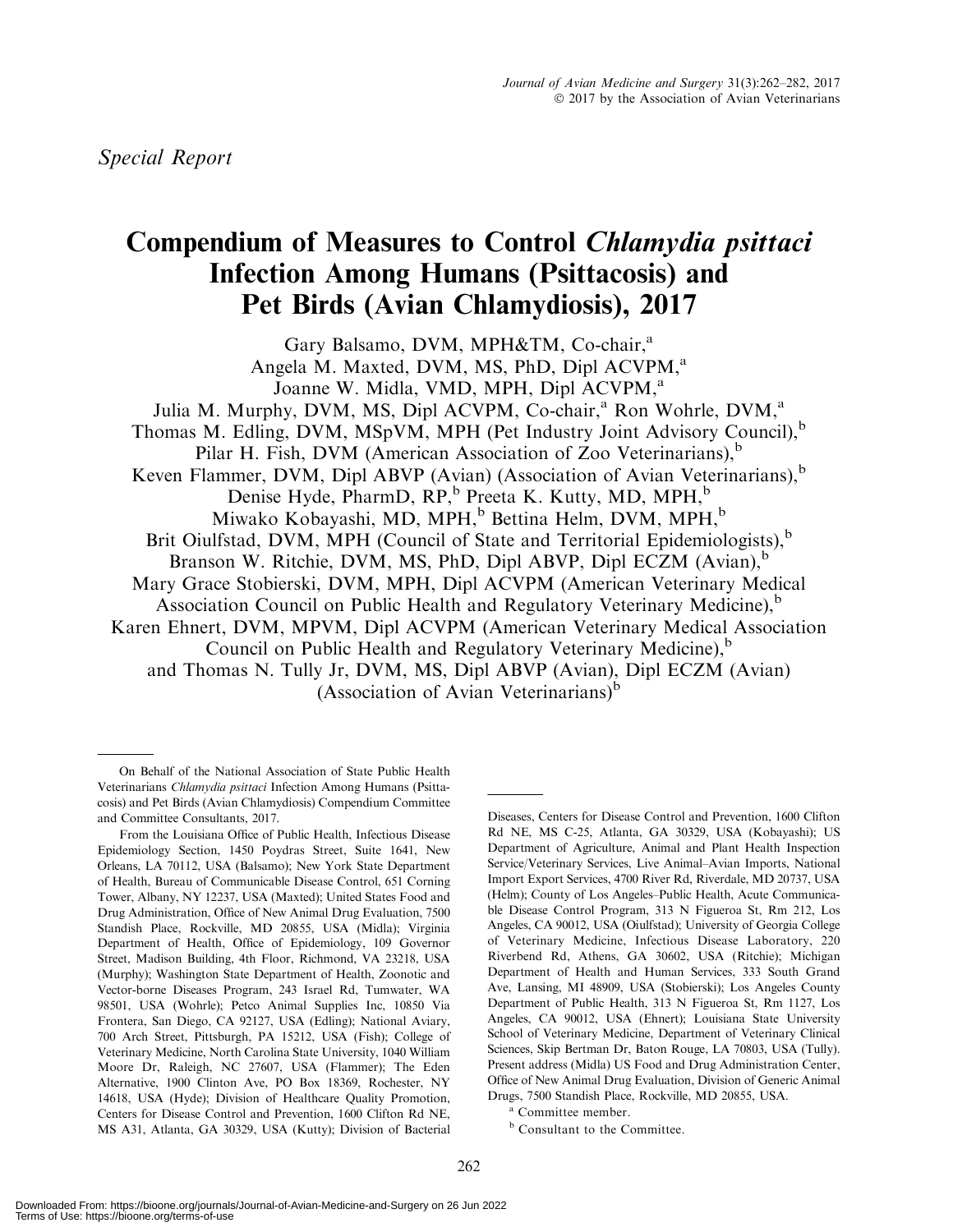Abstract: Psittacosis, also known as parrot fever and ornithosis, is a bacterial infection that can cause severe pneumonia and other serious health problems in humans. It is caused by *Chlamydia* psittaci. Reclassification of the order Chlamydiales in 1999 into 2 genera (Chlamydia and Chlamydophila) was not wholly accepted or adopted. This resulted in a reversion to the single, original genus Chlamydia, which now encompasses all 9 species including Chlamydia psittaci. During 2003–2014, 112 human cases of psittacosis were reported to the Centers for Disease Control and Prevention through the Nationally Notifiable Diseases Surveillance System. While many types of birds can be infected by  $C$  *psittaci*, in general, the literature suggests that human cases can most often occur after exposure to infected parrot-type birds kept as pets, especially cockatiels, parakeets, and conures. In birds, C psittaci infection is referred to as avian chlamydiosis. Infected birds shed the bacteria through feces and nasal discharges, and humans become infected from exposure to these materials. This compendium provides information about psittacosis and avian chlamydiosis to public health officials, physicians, veterinarians, the pet bird industry, and others concerned with controlling these diseases and protecting public health. The recommendations in this compendium provide standardized procedures to control C psittaci infections. This document will be reviewed and revised as necessary, and the most current version replaces all previous versions. This document was last revised in 2010. Major changes in this version include a recommendation for a shorter treatment time for birds with avian chlamydiosis, additional information about diagnostic testing, including genotyping, clearer language associated with personal protective equipment recommended for those caring for confirmed or exposed birds, and incorporating a grading scale with recommendations generally based on the United States Preventive Services Task Force's methods.

Key words: psittacosis, avian chlamydiosis, Chlamydia psittaci, compendium, avian, pet bird

#### Introduction

Chlamydia psittaci is a member of the family Chlamydiaceae.<sup>1</sup> To date, at least 8 serovars and 8 corresponding genotypes are well described.<sup>2</sup> Characterization of C psittaci to the genotype level from cultured isolates is important in our understanding of the epidemiology and clinical impact of this bacterium in animals and humans, and its application is encouraged, particularly in outbreak settings. $3-9$  In some cases, these obligate intracellular bacteria can be transmitted from birds to humans; the resulting infection is referred to as psittacosis (also known as parrot fever and ornithosis). A range of clinical outcomes has been reported in association with human cases of psittacosis, from the more common subclinical or brief, self-limiting, influenza-like illness to the less commonly reported fulminant psittacosis with multi-organ failure. $3,10-13$  With appropriate treatment, the infection is rarely fatal.

The most recent time period for which complete diagnostic and patient information, like exposure, is available on reported human cases is from 2006 to 2012. During this time period, 58 human cases of psittacosis were reported (mean 8.3/y, range 2– 21/y) to the Centers for Disease Control and Prevention  $(CDC)$ .<sup>14</sup> Of the 58 cases, specific diagnostic information was available for only 30, and of those, only 2 (7%) were confirmed by culture. For the remaining reports, diagnosis was

based only on serologic testing, which lacks specificity and can be difficult to interpret. The above count may not be an accurate reflection of the actual number of human cases due to limited testing and inadequacies of historic diagnostic techniques. Newer diagnostic tests, such as realtime polymerase chain reaction (PCR), are now available, although within specialized laboratories. Trends in human psittacosis should therefore be interpreted with caution, taking into account limitations in public health surveillance discussed in more detail below.

Although other types of exposure resulting in illness have been reported, contact with birds appears to be the primary risk factor for illness.10,11,15,16 Persons at greatest risk include those exposed to birds via recreational or occupational exposure, such as pet bird owners and breeders, pet shop employees, zoo employees, poultry workers, veterinarians, diagnostic laboratorians, and wildlife workers. $3,12,17-35$  Because not all patients recall avian exposure, C psittaci should be considered in patients with clinically compatible symptoms. For instance, of the 26 cases reported during 2006–2012 where exposure was recorded, 19 (73%) reported avian exposure. In addition to transmission through direct contact with birds, particularly if the birds were ill or recently acquired, human infection can also result from indirect environmental exposure.  $6,12,21,28,36-48$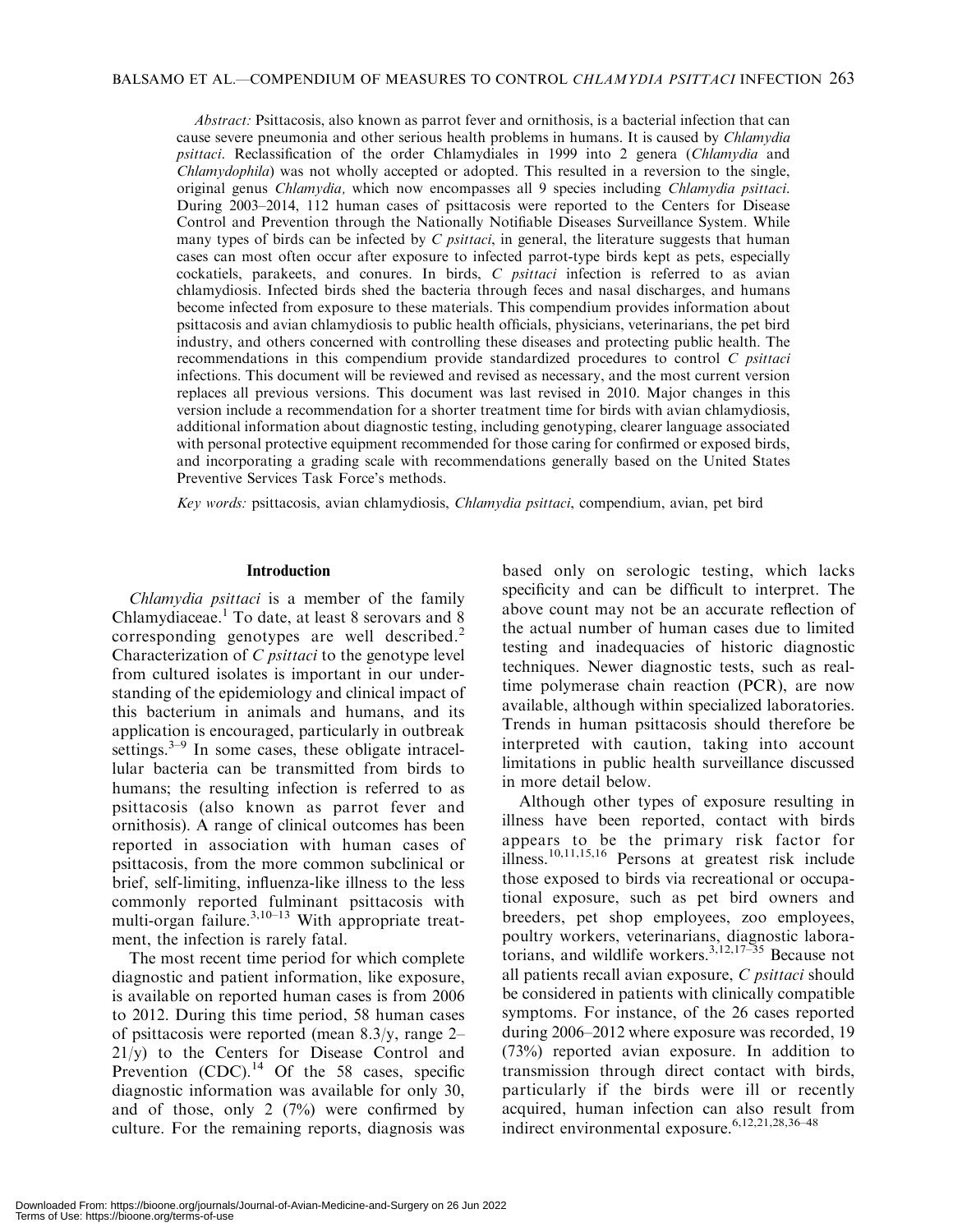In this compendium, C psittaci infection in birds is referred to as avian chlamydiosis. Chlamydial organisms have been isolated from more than 460 bird species from 30 orders<sup>49</sup> but are most commonly identified in psittacine (parrot-type) birds, especially cockatiels and budgerigars (also called parakeets or budgies). Among nonpsittacine birds, infection with C psittaci occurs most frequently in pigeons and doves.<sup>11,49,50</sup> Among poultry species, occupational illness has been associated with turkeys in the United States and other countries, as well as chickens and ducks in Europe.7,8,24,29 Avian chlamydiosis can occur in birds in the scientific order Passeriformes, such as canaries and finches, but is less frequently diagnosed.11,12,49,51–53

## Purpose and Methodology

The recommendations in this compendium provide standardized procedures for managing avian chlamydiosis in the pet bird population, which is an essential step in efforts to reduce psittacosis among humans. Additionally, this compendium offers information and guidance regarding human illness, including diagnosis and treatment. This compendium is intended to guide public health officials, physicians, veterinarians, the pet bird industry, and others concerned with the control of  $C$  *psittaci* infection and the protection of public health.

To identify relevant literature, a comprehensive search of PubMed was performed by using various combinations of search terms including, but not limited to: psittacosis, Chlamydia psittaci, Chlamydophila psittaci, C. psittaci, pneumonia, ornithosis, respiratory, human, diagnosis, testing, treatment, pet bird, wild bird, and avian. Relevant literature was also obtained through reviewing the references of papers identified by the PubMed search, as well as references put forward by members of and consultants to the compendium committee. With one exception, only English-language manuscripts that were available via an online source were reviewed, but no restriction was placed on year of publication. An article was included as a reference to support specific information or recommendations if its content aligned with the purpose of the compendium. Additional references and resources were identified via the websites of public health agencies, such as the CDC and state health departments, academic institutions, labor agencies (eg, Occupational Safety and Health Administration), and animal health agencies (eg, United States Department of Agriculture).

Each of the overarching recommendations for controlling infections in humans and birds (part III) has been assigned a level of evidence, using the level of evidence scale developed by the United States Preventive Services Task Force (USPSTF) as a general framework, to assist the reader in assessing the body of literature available to support the recommendation. $54$  The committee identified articles relevant to each recommendation and then categorized each by study type: randomized controlled trial, systematic review, cohort study, case-control study, case series, and case report. The committee then further categorized each article in accordance with a USPSTF hierarchy of research design.<sup>55</sup> An aggregate level of evidence, generally based on the guidance developed by the USPSTF combined with the committee's judgment, was then assigned to each recommendation as varying levels of evidence are associated with the literature used to support each recommendation (Table 1). Levels of evidence assigned did not include an assessment of economic impact of a recommendation or economic impact of harm done by a recommendation, as very little literature in regard to psittacosis prevention measures in these areas could be found.

## Part I. Infection in Humans (Psittacosis)

## Limitations of human psittacosis surveillance

While psittacosis is a nationally notifiable disease, a number of factors might limit completeness of reporting and thus impact our understanding of epidemiological risk factors and trends in disease incidence (eg, by race and other demographic factors). Human illness with C psittaci is uncommonly reported, and complete patient information is not always available. Clinical differentiation of illness caused by  $C$  *psittaci* and illness caused by the more common human pathogen Chlamydia pneumoniae can be difficult. Additionally, infections resulting in milder illnesses might not be recognized and reported to public health authorities. Moreover, until recently, the diagnostic tests, such as serology, available for C psittaci displayed cross-reactivity with other Chlamydia spp; therefore, clinical reports in which serology alone is used as the basis for a diagnosis should be interpreted with caution.<sup>10,56</sup> To improve the quality and completeness of public health surveillance data, human healthcare personnel are encouraged to contact public health authorities early to discuss diagnostic options when psittacosis is being considered in the differential diagnosis for a patient being evaluated, and public health author-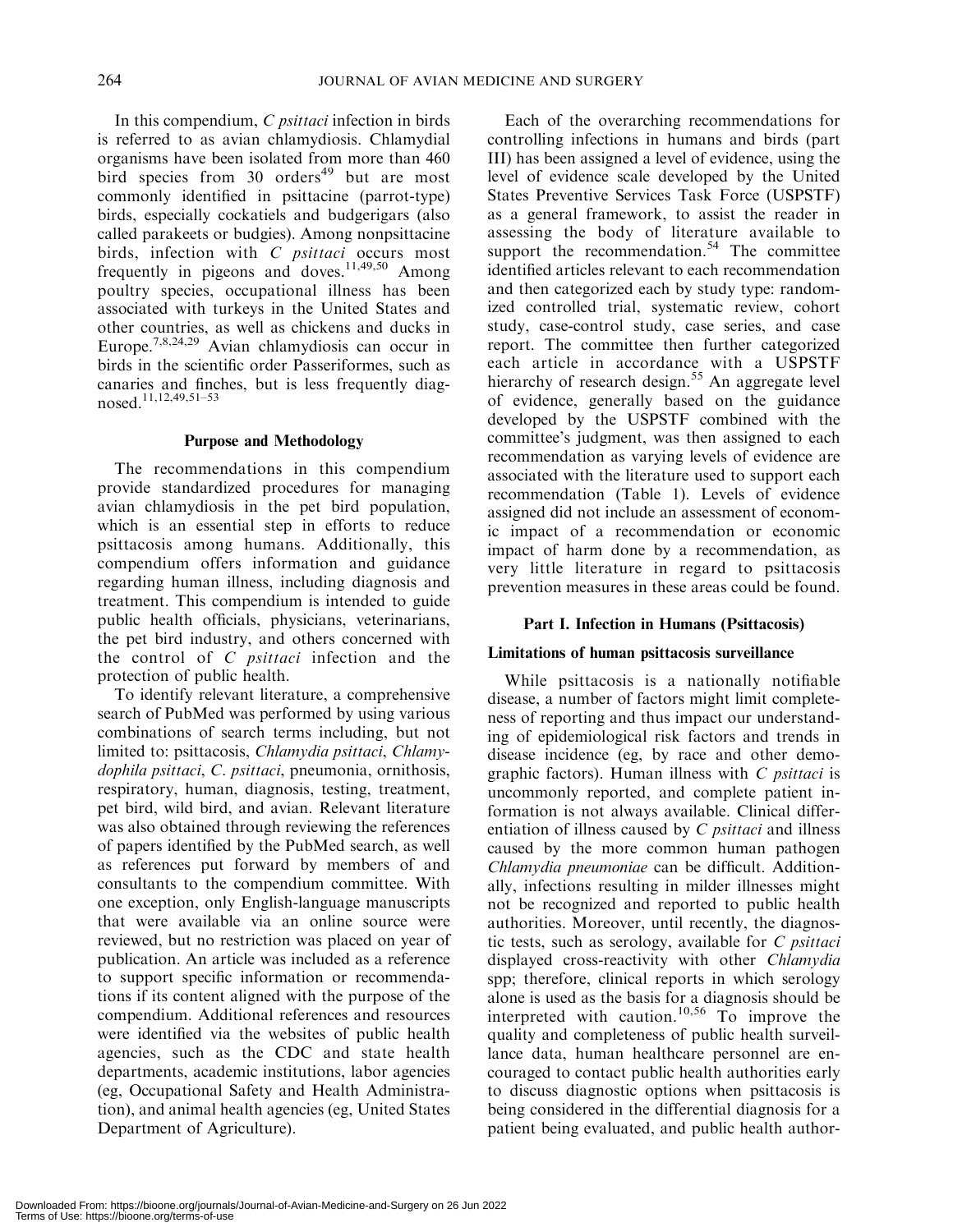| Recommendation                                                                                                                                                          | Supporting evidence                                                          | Grade <sup>a</sup> |
|-------------------------------------------------------------------------------------------------------------------------------------------------------------------------|------------------------------------------------------------------------------|--------------------|
| Educate persons at risk and healthcare providers<br>about psittacosis                                                                                                   | 7, 8, 12, 13, 18, 19, 21–27, 29, 30, 36, 39, 42,<br>48, 56, 59, 100, 108–114 | B                  |
| Reduce risk of human infection when caring for<br>ill or exposed birds                                                                                                  | 6, 18–20, 29, 33, 44, 56, 99, 110, 111, 115, 116                             | B                  |
| Maintain accurate records of all bird-related<br>transactions for at least 1 year to aid in<br>identifying sources of infected birds and<br>potentially exposed persons | 3, 28, 110, 117                                                              | B                  |
| Avoid purchasing or selling birds that have signs<br>consistent with avian chlamydiosis                                                                                 | 7, 110                                                                       | C                  |
| Avoid mixing birds from multiple sources                                                                                                                                | 3, 19, 27, 53, 100, 118                                                      | B                  |
| Quarantine newly acquired or exposed birds and<br>isolate ill birds                                                                                                     | 7, 19, 99, 110, 112, 118                                                     | $\mathsf{A}$       |
| Test birds before they are to be boarded or sold<br>on consignment                                                                                                      | 3, 119                                                                       | B                  |
| Screen birds with frequent public contact                                                                                                                               | 19, 119                                                                      | B                  |
| Practice preventive husbandry                                                                                                                                           | 7, 19, 24, 27, 29, 48, 53, 99, 100, 110                                      | B                  |
| Control transmission from infected and exposed<br>birds                                                                                                                 | 19, 27, 53, 110, 115, 118, 120                                               | B                  |
| Use disinfection measures                                                                                                                                               | 11, 25, 27, 29, 99, 118, 120                                                 | A                  |

Table 1. Recommendation grades associated with supporting evidence.

<sup>a</sup> A: The committee strongly recommends the routine use of this prevention measure because there is good evidence from well-designed studies that it improves health outcomes and because the magnitude of its net benefit is substantial. B: The committee recommends the routine use of this prevention measure because there is at least fair evidence from studies that it contributes to an improvement in health outcomes or it is reasonable to assume that if this prevention measure was not in place health outcomes would suffer as a result and because the magnitude of its net benefits outweighs harms. C: The committee recommends the routine use of this prevention measure because it may contribute to an improvement in health outcomes, seems to be a reasonable prevention measure to employ, and is thought unlikely to do harm, although the evidence for this recommendation is based largely on a combination of opinions of respected authorities, clinical experience, case reports, or reports of expert committees.

ities are encouraged to gather comprehensive case information as guided by the Psittacosis Case Report Form available at http://www.nasphv.org/ documentsCompendiaPsittacosis.html.

## Transmission

The disease resulting from C *psittaci* infection in humans is called psittacosis. Most infections are acquired from exposure to psittacine birds, although transmission has also been documented from poultry and free-ranging birds, including doves, pigeons, birds of prey, and shorebirds.<sup>18,46,47,57–59</sup> Human infection with C psittaci usually occurs when a person inhales organisms that have been aerosolized from dried feces or respiratory tract secretions of infected birds. Other means of exposure include mouth-to-beak contact and handling of infected birds' plumage and tissues. Because not all patients report avian exposure, C psittaci infection should be considered in patients with clinically compatible symptoms. Based on the small number of cases that were reported to the CDC during 2003–2014, the main age group affected includes persons aged 40–64 years; however, it is unclear whether this is because of agerelated differences in susceptibility or exposure.<sup>60</sup> Chlamydia psittaci is a rarely reported etiology of pneumonia and, based on reports in current literature, seems to account for very few cases of pneumonia requiring hospitalization.10,61–65 Chlamydia psittaci has not been reported to be among the bacterial infections more commonly diagnosed in patients with human immunodeficiency virus, and currently, pet birds are thought to pose a low risk to the health of immunocompromised persons.<sup>66,67</sup> Case reports of adverse pregnancy outcomes associated with psittacosis infection during pregnancy have been published; diagnosis of C psittaci infection in these cases was primarily based on serologic testing.<sup>68-70</sup>

Person-to-person transmission of psittacosis is possible but thought to be rare.<sup>71-74</sup> Standard infection-control precautions are typically sufficient for the medical management of humans with psittacosis, and specific isolation procedures (eg, private room, negative pressure air flow, masks) are not indicated, unless there is evidence of person-to-person transmission.<sup>15,72–75</sup> Currently, there is no recommendation for droplet precau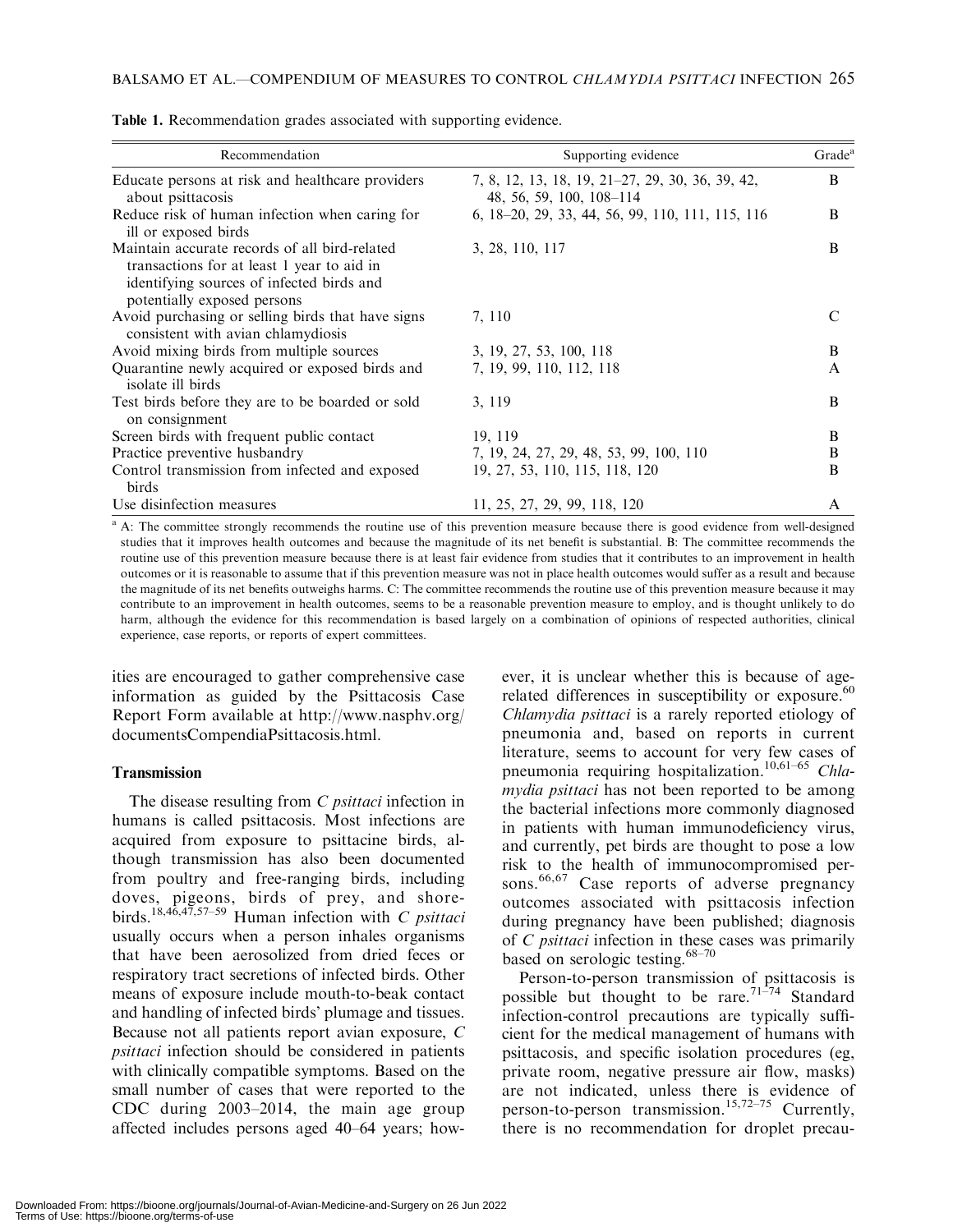tions. If there is evidence of person-to-person transmission, the local and/or state health department should be contacted for further guidance.

Other potential modes of transmission, such as exposure to urban pigeon colonies, have been reported but appear to be uncommon.42–47

#### Clinical signs and symptoms

The onset of illness typically follows an incubation period of 5–14 days, but, historically, longer periods have been reported based on the results of serologic testing.<sup>76</sup> The severity of the disease ranges from a mild, nonspecific illness to a systemic illness with severe pneumonia and, rarely, death.<sup>3,10,32,37</sup> Before antimicrobial agents were available, 15%–20% of humans with respiratory infections with *Chlamydia* species infection  $\text{died};^{77}$  however, mortality has been extremely rare since the advent of antibiotics. Humans with symptomatic infections typically have an abrupt onset of fever, chills, headache, malaise, and myalgia. A nonproductive cough is usually present and can be accompanied by breathing difficulty or chest tightness. A pulse-temperature dissociation (fever without increased pulse rate), enlarged spleen, or nonspecific rash is sometimes observed. Auscultatory findings may underestimate the extent of pulmonary involvement. Radiographic findings may include lobar or interstitial infiltrates. The differential diagnosis of C psittaci pneumonia includes infection with Coxiella burnetii, Histoplasma capsulatum, Mycoplasma pneumoniae, Legionella species, C pneumoniae, and respiratory viruses such as influenza. Infection with C psittaci has been reported to affect organ systems other than the respiratory tract, resulting in conditions including endocarditis, myocarditis, hepatitis, arthritis, keratoconjunctivitis, encephalitis, and ocular adnexal lymphoma.10,15,56,78–84

## Case definition for public health surveillance

CDC and the Council of State and Territorial Epidemiologists have established national case definitions for epidemiologic surveillance of psittacosis (available at https://wwwn.cdc.gov/nndss/ conditions/psittacosis/case-definition/2010/). These case classifications should not be used as the sole criteria for establishing a clinical diagnosis or determining medical management. Please refer to the diagnosis section for further information about diagnostic test interpretation and limitations.

## **Diagnosis**

Historically, diagnoses have been established based on clinical presentation and a positive serological result using microimmunofluorescence (MIF) with paired sera. While the MIF is generally more sensitive and specific than complement fixation (CF) tests,  $85$  the test still displays crossreactivity with other *Chlamydia* species in some instances. Because of this, a titer less than 1:128 should be interpreted with caution, and true acute (obtained as close to the onset of symptoms) and convalescent (ideally taken 2–4 weeks later) specimen tests are required for proper interpretation. Additionally, if antimicrobial therapy has been initiated, antibody responses may be delayed or diminished such that a third serum specimen taken 4–6 weeks after the acute specimen should be considered. All serologic testing should be done simultaneously within a single laboratory to ensure consistency of results. Although serologic testing is more commonly used and available than molecular testing, results can often be ambiguous, subjective in their interpretation, and misleading due to inherent limitations of this approach. If possible, serology should be considered a supportive test that augments the findings of other more reliable assays, such as nucleic acid–based tests.<sup>86</sup>

More recently, molecular testing involving nucleic acid amplification, such as PCR, has increased in both reliability and availability. $8,20,48,87,88$  Real-time PCR assays are now available within specialized laboratories (Table 2). These tests can be run on respiratory specimens, blood, and tissues, if warranted. In addition to being highly sensitive and specific for C *psittaci*, nucleic acid–based tests can provide capacity for strain genotyping. Because proper sample collection techniques and handling are critical to obtain accurate test results, clinical laboratories performing these tests should be contacted directly for specifics on specimen submission (Table 2). Currently, PCR testing is not Clinical Laboratory Improvement Amendments validated. Diagnostic tests should always be interpreted in light of a patient's history, clinical presentation, and response to treatment.

Chlamydia psittaci can also be isolated from the patient's sputum, pleural fluid, or clotted blood during acute illness and before treatment with antimicrobial agents; however, culture is performed by few laboratories because of the technical difficulty and occupational safety concerns associated with handling human tissues and fluids that may contain a biosafety level 3 pathogen such as C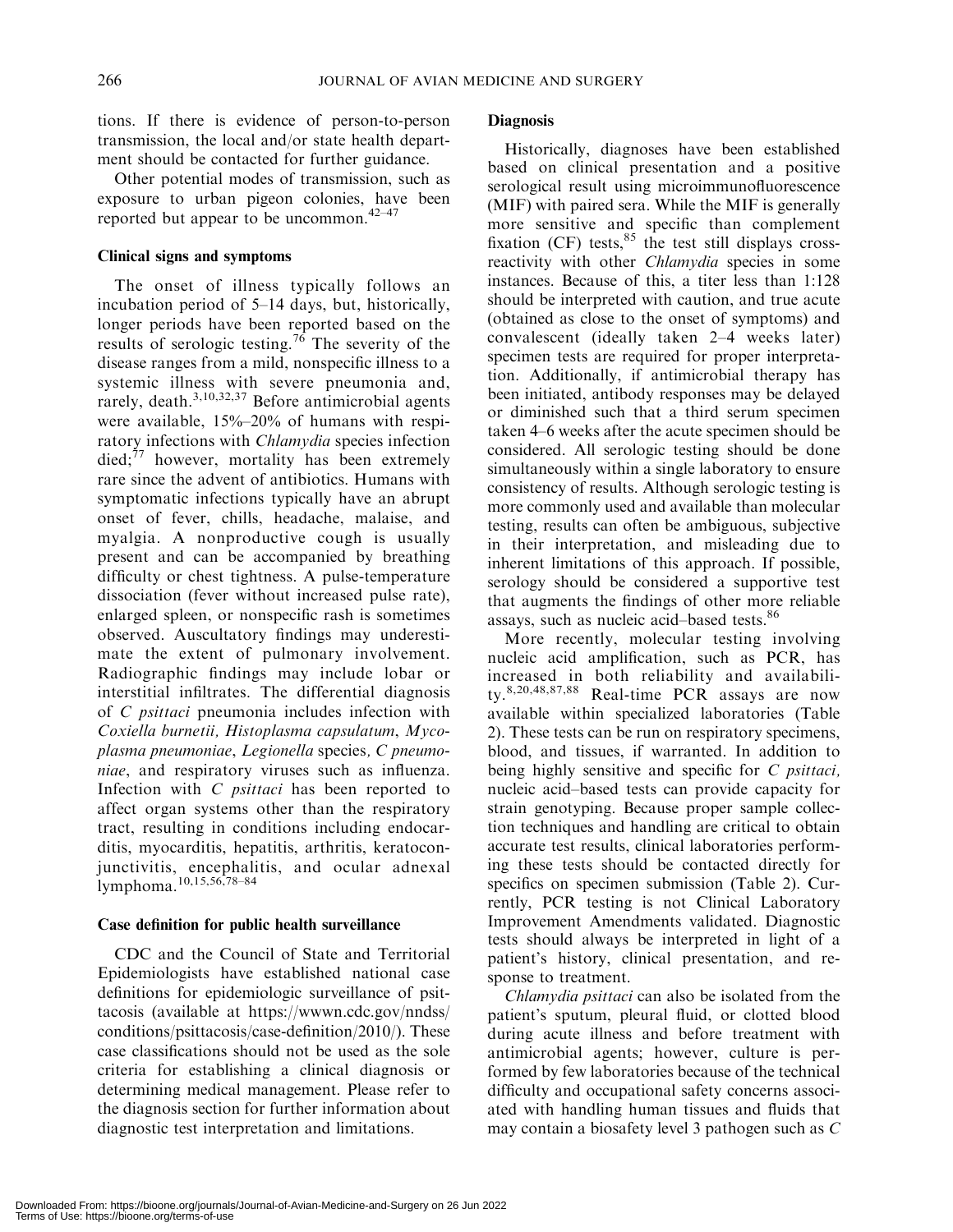| Laboratory                                                                                                                | Tests performed                                       | Telephone number/web site                                                                                        |
|---------------------------------------------------------------------------------------------------------------------------|-------------------------------------------------------|------------------------------------------------------------------------------------------------------------------|
| Focus Diagnostics Inc (Quest)<br>subsidiary), Cypress, CA, USA <sup>a</sup>                                               | MIF (IgM, IgA, IgG)                                   | (800) 445-4032<br>www.focusdx.com                                                                                |
| Laboratory Corporation of America,<br>Burlington, NC, USA <sup>a</sup>                                                    | Culture, MIF $(IgM, IgG)$                             | $(800)$ 222-7566<br>www.labcorp.com                                                                              |
| Quest Diagnostics Nichols Institute,<br>Valencia, CA, USA <sup>a</sup>                                                    | IFA $(IgM, IgG, IgA)$                                 | $(800)$ 421-4449<br>www.specialtylabs.com                                                                        |
| Pneumonia Response and<br>Surveillance Laboratory,<br>Respiratory Diseases Branch,<br>CDC, Atlanta, GA, USA <sup>ab</sup> | PCR, culture, genotyping<br>(multiple specimen types) | (404) 639-4921<br>http://www.cdc.gov/laboratory/specimen-<br>submission/detail.html?CDCTestCode<br>$=$ CDC-10153 |

Table 2. Laboratories that test human specimens for Chlamydia psittaci.

Abbreviations: CDC indicates Centers for Disease Control; IFA, indirect fluorescence antibody; IgA, immunoglobulin A; IgG, immunoglobulin G; IgM, immunoglobulin M; MIF, microimmunofluorescence; PCR, polymerase chain reaction.

<sup>a</sup> During December 2015–May 2016, an internet search was performed, and individual laboratories were contacted to obtain information regarding the availability of the diagnostic tests.

b CDC is a reference laboratory, and samples must be submitted through state health departments. Some state public health laboratories may also offer testing.

psittaci.<sup>89,90</sup> Testing for C psittaci should include a swab of a respiratory specimen for PCR-based testing and culture. These samples should be submitted to specialized laboratories (Table  $2)$ <sup>87,91</sup> Additionally, paired serum samples collected 2–4 weeks apart, ideally 21 days apart, should be evaluated at the same laboratory at the same time.

#### Laboratories that test human specimens for Chlamydiaceae

Information about laboratory testing is available from state public health departments. Human healthcare providers are encouraged to contact health department personnel early in the course of a patient's illness to discuss testing, particularly with regard to requesting PCR-based testing via CDC's Respiratory Diseases Division, and assistance with case investigation. Certain laboratories accept human specimens to confirm C psittaci infection through culture, MIF, or PCR (Table 2). Other sources not included in this table may also be available. Inclusion in Table 2 does not imply endorsement by the National Association of State Public Health Veterinarians or constituent institutions.

## Treatment

Tetracycline antibiotics are the drug of choice for C *psittaci* infection in humans.<sup>92</sup> Typically, mild to moderate illnesses can be treated with oral doxycycline or tetracycline hydrochloride. Severely ill patients typically require treatment with intravenous (IV) doxycycline hyclate. Clinicians should consult a current formulary for drug doses and

treatment length recommendations.<sup>92,93</sup> In addition, clinicians should consider consulting with an infectious disease specialist for guidance in regard to specific patient management. Most C psittaci infections are responsive to antibiotics within 1–2 days; however, relapses can occur. Although in vivo efficacy has not been determined, macrolide antibiotics are considered the best alternative agents in patients for whom tetracyclines are contraindicated. As has been proposed for the treatment of Rocky Mountain spotted fever, if the benefits outweigh the risks (especially if the alternative medicine is not effective and it is a life-threatening situation), a tetracycline, such as doxycycline, could be considered in children.<sup>93-95</sup> Prophylactic antibiotics are not routinely administered after a suspected exposure to  $C$  *psittaci* but may be considered in some circumstances.

## Part II. Infection in Birds (Avian Chlamydiosis)

## **Transmission**

Chlamydia psittaci may be excreted in ocular and nasal discharges and/or feces; shedding routes may vary by species.<sup>11,96–98</sup> The length of time a bird sheds the organism can also vary depending on the Chlamydia strain and host.<sup>11,96,97</sup> The organism is environmentally labile but can remain infectious for over a month if protected by organic debris (eg, litter and feces).11,98,99 Some infected birds can appear healthy or have subtle clinical signs while shedding the organism. $98,99$  Active disease can appear with no identifiable exposure or risk factor. Shedding can be exacerbated by stress factors, including reproductive activities,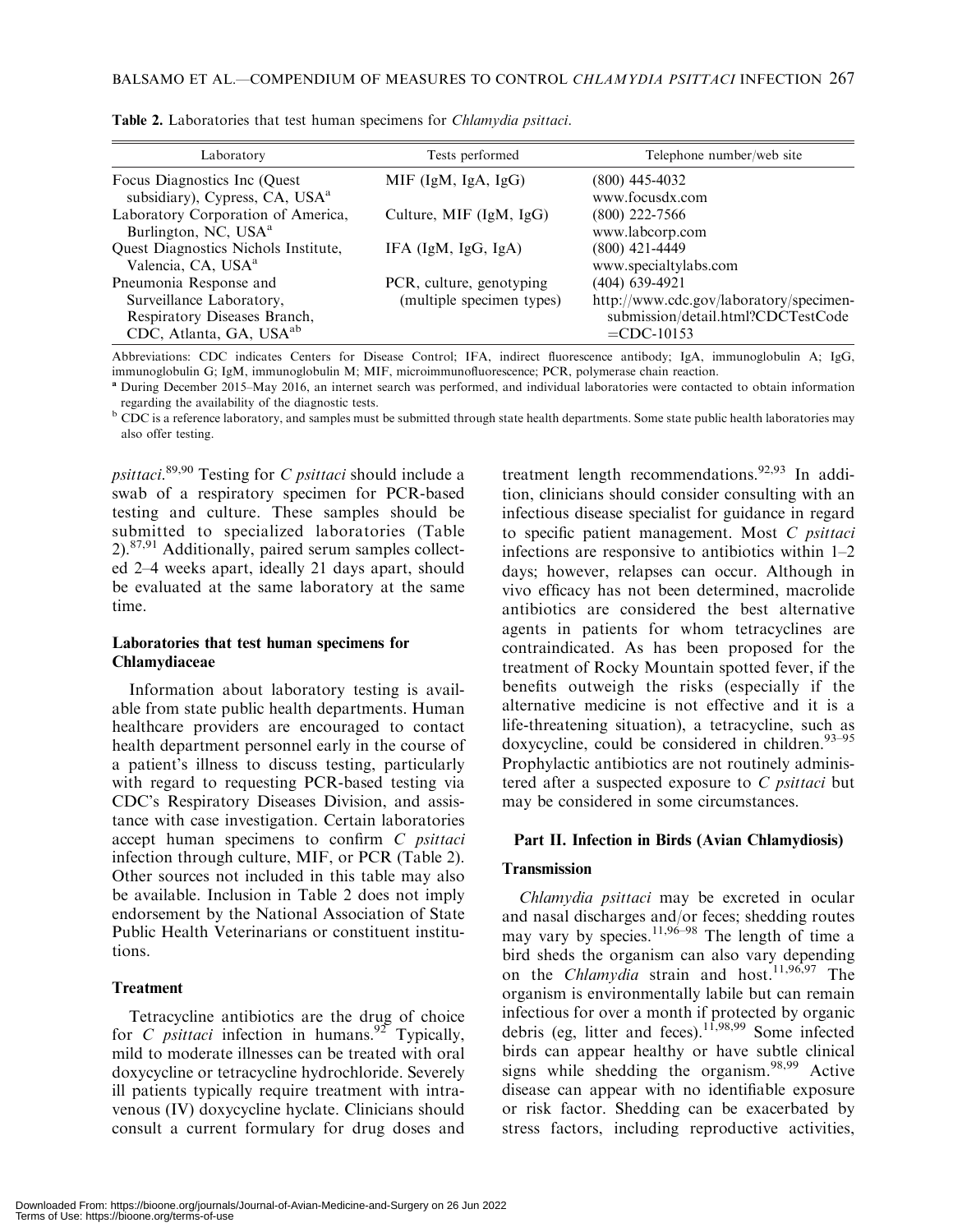rearing of young, relocation, shipping, crowding, injury, illness, and temperature extremes. $11,98-100$ 

## Clinical signs

The usual incubation period of  $C$  *psittaci* infection ranges from 3 days to several weeks.<sup>101,102</sup> The severity of illness can range from subtle upper respiratory disease or mild conjunctivitis to death and depends on the virulence of the particular Chlamydia strain and the immune status of the host.<sup>103</sup> When clinical signs of avian chlamydiosis are apparent, they are nonspecific, may be subtle, and can include any or all of the following: lethargy, anorexia, ruffled feathers, conjunctivitis, ocular or nasal discharge or other clinical signs consistent with upper respiratory disease, diarrhea, and signs of liver disease such as excretion of green to yellow-green urates. Reproductive loss and neonatal death may occur in breeding birds. Whether the bird has acute or chronic signs of illness or dies depends on the species of bird, virulence of the strain, infectious dose, stress factors, age, and extent of treatment or prophylaxis.<sup>11,98</sup>

## Case definitions

Veterinarians should contact their state's department of agriculture for guidance in regard to animal disease reporting.<sup>104</sup> The case definitions below are informed by the recommendations of the compendium's avian subject matter experts. See Appendix 1 for more information about diagnostic tests and test interpretation.

A confirmed case of avian chlamydial infection is defined on the basis of at least 1 of the following:

- Isolation of *C psittaci* from a clinical specimen.
- Identification of chlamydial DNA by use of in situ hybridization to detect chlamydial DNA followed by specific C psittaci DNA detection using PCR-based testing of in situ hybridization–positive tissues or secondary  $C$  *psittaci*– specific DNA probes in combination with characteristic pathology. The commercial antibodies used for immunohistochemistry staining cross-react with non-chlamydial epitopes and are not diagnostic.
- A fourfold or greater change in serologic titer in 2 specimens from the bird obtained at least 2 weeks apart and assayed simultaneously at the same laboratory.
- Identification of suggestive intracellular bacteria within diseased cells in smears or tissues (eg, liver, conjunctival, spleen, respiratory secretions)

stained with Gimenez or Macchiavello stain in combination with detecting C psittaci DNA in the same tissue sample using a  $C$  *psittaci*–specific PCR-based detection assay.

A suspected case of avian chlamydial infection is defined as a compatible illness and at least 1 of the following:

- Identification of chlamydial nucleic acid by PCR-based testing in conjunctival, choanal, or cloacal swabs; blood; or feces.
- Chlamydiaceae antigen (fluorescent antibody) in feces, a cloacal swab specimen, or respiratory tract or ocular exudates. The commercial antibodies used for fluorescent antibody staining cross-react with non-chlamydial epitopes and are not diagnostic.
- Is epidemiologically linked to a confirmed case in a human or bird.

There may be cause for concern and further investigation if one of the following occurs: 1) identification of chlamydial nucleic acid by PCRbased testing in conjunctival, choanal, or cloacal swabs; blood; or feces in a healthy-appearing bird or 2) compatible illness with positive results from a nonstandardized test or a new investigational test.

## **Diagnosis**

Several diagnostic methods are available to identify avian chlamydiosis in birds (see Appendix 1 for discussions of the advantages and limitations of the diagnostic tests available).

## Treatment

Treatment should be supervised by a licensed veterinarian (see Appendix 2). The location for treatment should be discussed with the veterinarian and frequently is conducted on an outpatient basis.

## Part III. Recommendations and Requirements

## Recommendations for controlling infection among humans and birds

Aviary owners and owners of bird collections are encouraged to implement recommendations such as those described in the Model Aviculture Program.<sup>105</sup> Pet store owners are encouraged to implement recommendations such as those described by the Pet Industry Joint Advisory Council.106 Managers of zoo bird collections are encouraged to implement recommendations of the Association of Zoos and Aquariums.<sup>107</sup> Such programs encourage disease prevention, discuss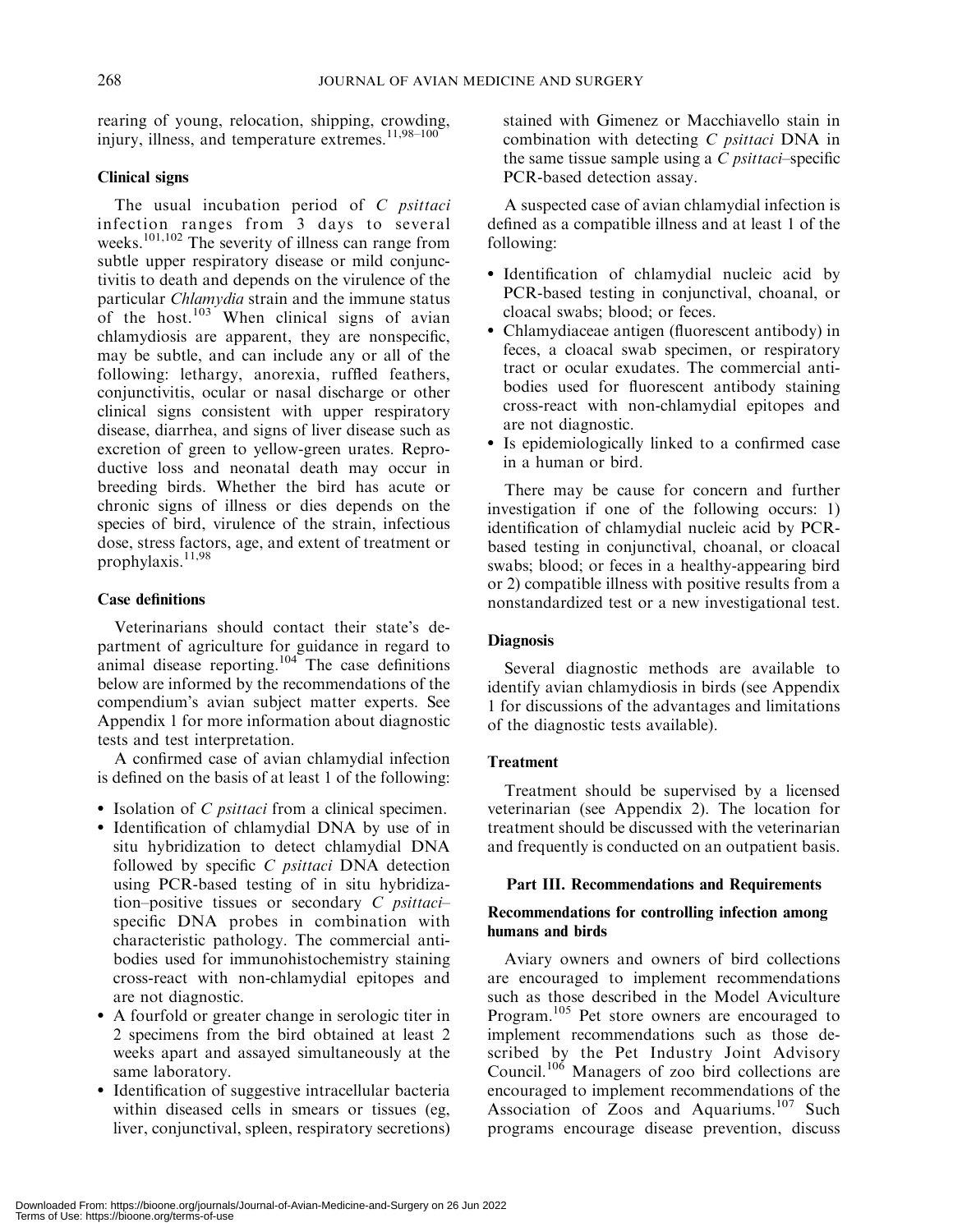basic husbandry, and improve animal health and the human-animal bond. To prevent transmission of C psittaci to humans and birds, specific measures are recommended and may be of help to public health officials and others concerned with the control of  $C$  *psittaci* infection:

Educate persons at risk and healthcare providers about psittacosis: Inform all persons in contact with birds or bird-contaminated materials about potential health risks. By the time infection is recognized in a group of birds, a critical period for pathogen accumulation and possible dissemination to humans and other birds has already occurred. Bird caretakers with respiratory or influenza-like symptoms should seek prompt medical attention and inform their healthcare providers about bird contact. Seeking healthcare early in the course of illness may improve clinical outcomes. Healthcare providers are encouraged to inquire about bird contact, particularly in cases of febrile respiratory illness where other, more common causes have been ruled out. Grade: B.\*

Reduce risk of human infection when caring for ill or exposed birds: The prevalence of C psittaci in the well-managed pet bird population appears to be very low. However, any bird confirmed with avian chlamydiosis and any birds exposed (ie, within the same enclosure or air space) to confirmed avian cases should be managed using the following recommendations. When handling birds under these conditions or cleaning their cages, caretakers should wear protective clothing such as a smock or coveralls, gloves, eyewear, designated footwear or shoe covers, and a disposable surgical cap. A disposable particulate respirator (ie, a preshaped mask that molds firmly around the mouth and nose like an N95 or similar mask) should be worn. It is unknown if fit testing of a particulate respirator will offer additional protection. Surgical masks might not be effective in preventing transmission of C psittaci. Those who have an occupational exposure to birds should follow their facility's policies in regard to personal protective equipment use.

There is no documented transmission of C psittaci via ventilation systems from pet bird aviaries or pet stores to humans, nor are there any studies specific for  $C$  *psittaci* viability in these systems. In studies assessing C pneumoniae, an organism closely related to C psittaci, survival in aerosols at varying temperatures and humidity levels, C pneumoniae concentrations decreased

significantly in a short period of time at moderate temperatures and humidity levels that may be expected for room air. Postmortem examinations of potentially infected birds should be performed in a biological safety cabinet. The carcass should be moistened with detergent and water to prevent aerosolization of infectious particles during the procedure. Grade: B.†

Maintain accurate records of all bird-related transactions for at least 1 year to aid in identifying sources of infected birds and potentially exposed persons: Records should include the date of purchase, species of birds purchased, individual bird identification, source of birds, and any identified illnesses or deaths among birds. Additionally, the seller should record the name, address, and telephone number of the customer and individual bird identification (eg, band or microchip number). Grade: B.<sup>3,28,110,117</sup>

Avoid purchasing or selling birds that have signs consistent with avian chlamydiosis: Signs are nonspecific and may include lethargy, ocular or nasal discharge, diarrhea, ruffled feathers, or low body weight. Grade: C.<sup>7,110</sup>

Avoid mixing birds from multiple sources: To prevent epornitics (ie, disease outbreaks in birds) and pathogen transmission to humans, additional control and prevention methods (eg, health screening, extended quarantine, C psittaci testing) may be required when birds from multiple sources are comingled. Grade: B.<sup>3,19,27,53,110,118</sup>

Quarantine newly acquired or exposed birds and isolate ill birds: Isolation should include housing in a separate air space from other birds and noncaretakers. Quarantine birds, including those that have been exposed to other birds at shows, exhibitions, fairs, and other events, for at least 30 days after the event and test before returning or adding them to a group. Grade:  $A^{7,19,99,110,112,118}_{\dots}$ 

Birds of unknown C psittaci status should be tested before they are to be boarded or sold on consignment: House them in a room separate from other birds while test results are pending (see Appendix 1). Grade:  $B^{3,119}$ 

Screen birds with frequent public contact (eg, bird encounters, long-term care facilities, schools):

Such testing may be used to reduce potential human exposure from birds. Specific protocols should be established in consultation with a qualified veterinarian, recognizing that many birds may demonstrate persistent immunoglobulin G (IgG) antibodies in the absence of active infection (see Appendix 1 for protocols). A negative C psittaci diagnostic test result does not guarantee that the bird is not infected. Grade:  $B$ ,  $19,119$ 

<sup>\*</sup> References 7, 8, 12, 13, 18, 19, 21–27, 29, 30, 36, 39, 42, 48, 56, 59, 100, 108–114.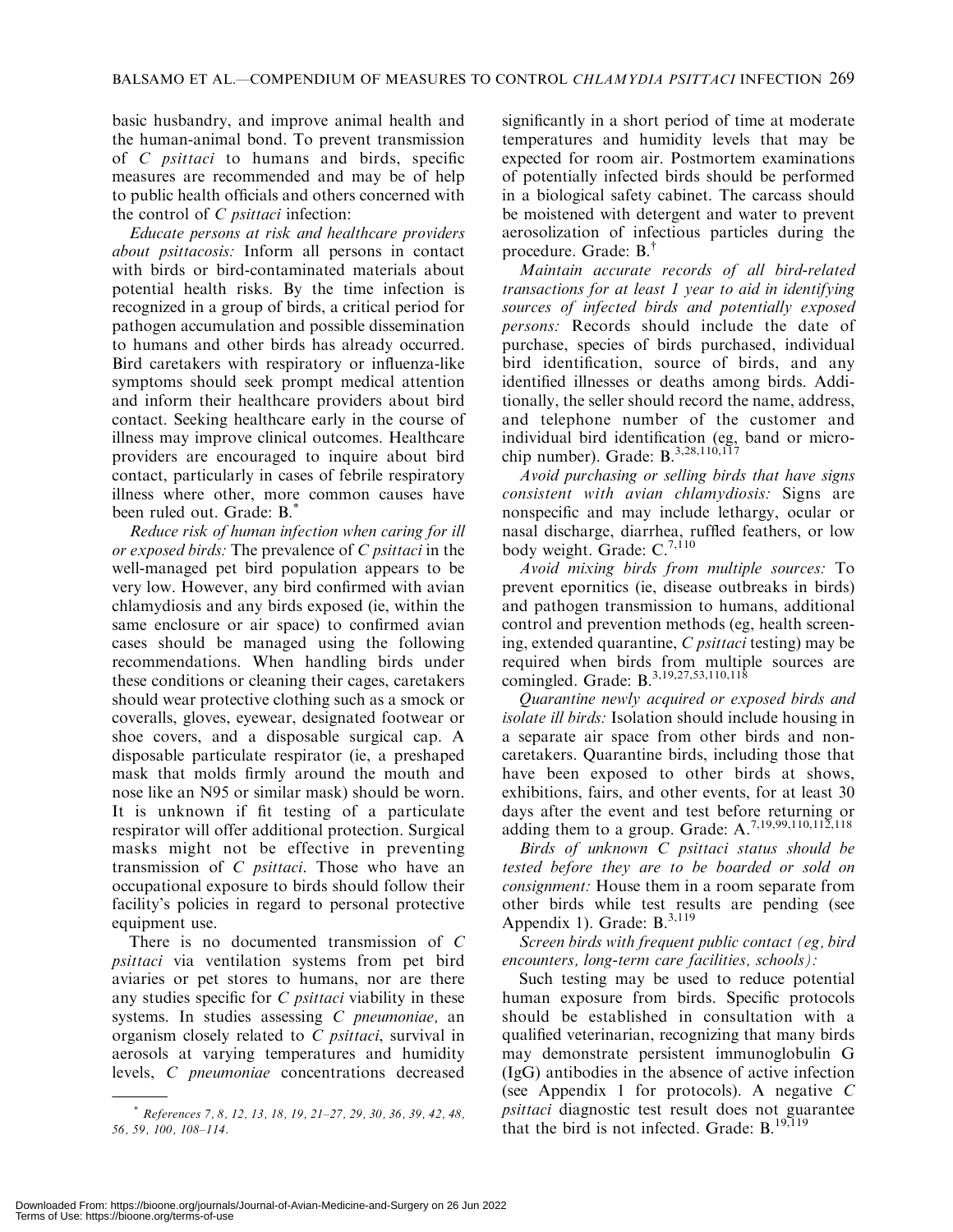Practice preventive husbandry: Position cages to prevent the transfer of fecal matter, feathers, food, and other materials from one cage to another. Use substrate/litter that will not produce dust (eg, newspapers). Clean all cages, food bowls, and water bowls daily. Soiled bowls should be emptied, cleaned with soap and water, rinsed, placed in a disinfectant solution, and rinsed again before reuse. Between occupancies by different birds, cages should be thoroughly scrubbed with soap and water, disinfected, and rinsed in clean running water. Exhaust ventilation should be sufficient to prevent accumulation of aerosols and prevent cross-contamination of rooms. Grade: B.‡

Control transmission from infected and exposed birds through good husbandry: To prevent crosscontamination when caring for birds with avian chlamydiosis, birds should be cared for in the following order: healthy birds then exposed birds and then sick birds. Isolate birds requiring treatment. Rooms and cages where infected birds were housed should be cleaned and disinfected thoroughly after removal of infected birds. Workers should wear appropriate protective clothing (see ''Reduce risk of human infection when caring for ill or exposed birds'' above). When the cage is being disinfected, transfer the bird to a clean cage. Thoroughly scrub the soiled cage with a detergent to remove all fecal debris, rinse the cage, disinfect it (most disinfectants require 5–10 minutes of contact time), and rerinse the cage to remove the disinfectant. Discard all items that cannot be adequately disinfected (eg, wooden perches, ropes, nest material, substrate/litter). Minimize the circulation of feathers and dust by wet-mopping the floor frequently with disinfectants and preventing air currents and drafts within the area. Reduce contamination from dust by spraying the floor with a disinfectant or water before sweeping it. A vacuum cleaner or pressure washer may aerosolize infectious particles and should be used with caution. Frequently remove waste material from the cage (after misting the material with water), and burn or double-bag the waste for disposal. There is no documented transmission of C *psittaci* via ventilation systems from pet bird aviaries or pet stores to humans, nor are there any studies specific for *C psittaci* viability in these systems. Use of a high-efficiency particulate air filter on the air system return may be an option to reduce particulate matter in the air, but care should be taken when filters are changed. Grade: B.<sup>§</sup>

Use disinfection measures: All surfaces should be thoroughly cleaned of organic debris before disinfection. Chlamydia psittaci is susceptible to

many disinfectants and detergents as well as heat; however, it is resistant to acid and alkali. Examples of effective disinfectants include 1:1000 dilution of quaternary ammonium compounds (eg, Roccal, Zephiran, Pet Focus), 1% Lysol, and freshly prepared 1:32 dilution of household bleach (one-half cup/gallon) or other oxidizing agents (eg, accelerated hydrogen peroxide–based disinfectant). Many disinfectants are respiratory irritants for both humans and birds and should be used in a well-ventilated area. Avoid mixing disinfectants with any other product. Grade: A.11,25,27,29,99,118,120

## Recommendations for treating and caring for infected and exposed birds

Exposed birds not showing signs of illness should be isolated. Criteria for release from isolation should be established in consultation with a veterinarian (Appendix 1). Birds with confirmed or probable avian chlamydiosis should be isolated and treated under the supervision of a veterinarian (Appendix 2).

## Responsibilities of bird owners, physicians, and veterinarians

Humans exposed to birds with avian chlamydiosis should seek medical attention if they develop influenza-like symptoms or other respiratory tract illnesses. Physicians should consider psittacosis in ill patients exposed to known infected birds or in those with compatible clinical illness when other etiologies have been excluded and collect human specimens for laboratory analysis if indicated. Psittacosis in humans is a nationally notifiable disease, and most states require physicians to report cases of psittacosis to the appropriate state or local public health authorities.<sup>14,60</sup> Treatment for psittacosis should be initiated as early in the clinical course of disease as possible. Timely diagnosis and reporting can help identify the source of exposure to C *psittaci*, thereby controlling infection spread. Local and state public and/or animal health authorities may conduct epidemiologic investigations and institute additional disease control measures. Birds that are suspected sources of human infection should be referred to veterinarians for evaluation and treatment.

Veterinarians should consider avian chlamydiosis in any lethargic bird that has nonspecific signs of illness, especially if the bird was recently purchased or stressed. If avian chlamydiosis is suspected, the veterinarian should submit appropriate laboratory specimens to confirm the diag-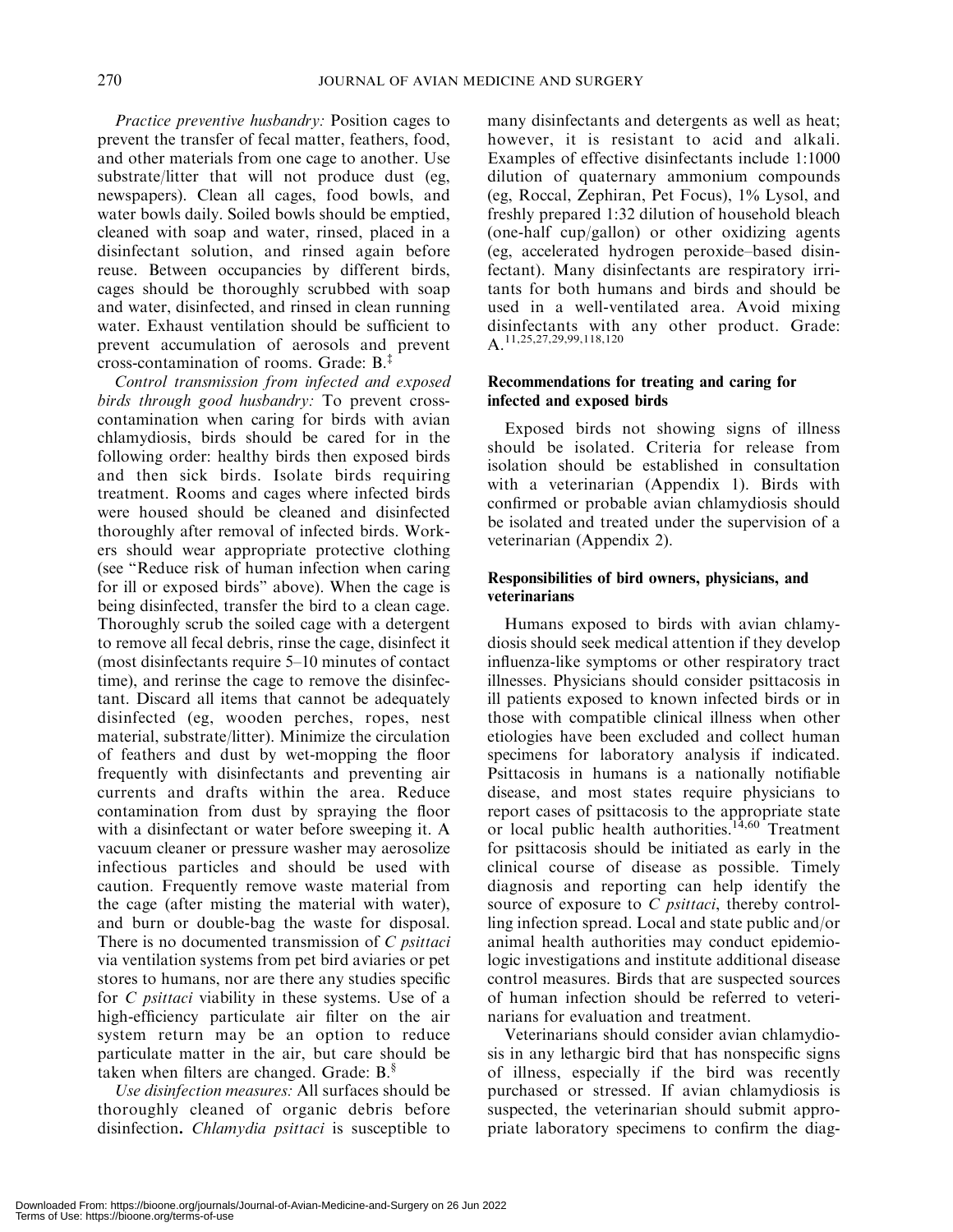nosis. Laboratories and attending veterinarians should follow local and state regulations or guidelines regarding case reporting. Veterinarians should report confirmed and probable cases of avian chlamydiosis and work closely with governmental authorities on investigations, as well as inform clients that infected birds should be isolated and treated. While reporting requirements will vary from state to state, the state public health veterinarian may serve as the initial point of contact for reporting.<sup>121</sup> Additionally, they should educate clients about the public health hazard posed by C psittaci and the appropriate precautions that should be taken to avoid the risk of disease transmission.

## Local and state epidemiologic investigations

Local health authorities should report cases to their state health or agriculture department, as appropriate.<sup>122,123</sup> Because of the potential zoonotic nature of this pathogen, public health and animal health authorities may need to conduct cooperative epidemiologic investigations to control the transmission of C psittaci among humans and birds. An epidemiologic investigation should be initiated if 1) a confirmed or probable human case is identified or 2) a bird with confirmed or probable avian chlamydiosis was either:

- procured from a pet store, breeder, or dealer within 60 days of the onset of signs of illness,
- linked to a person with clinically compatible illness, or
- associated with several other suspect avian cases from the same source.

Other situations can be investigated at the discretion of the appropriate local or state public health department or animal health authorities.

Investigations involving recently purchased birds should include a visit to the site where the infected bird is located and identification of the location where the bird was originally procured (eg, pet shop, dealer, breeder, quarantine station). Authorities should document the number and types of birds involved, the health status of potentially exposed persons and birds, locations of facilities where birds were housed, relevant ventilation-related factors, and any treatment protocol. Contact information for the veterinarian associated with the establishment should be obtained. Recommendations in regard to isolation, testing, and treatment should be done in cooperation with an experienced avian veterinarian. Examination of sales records for follow-up of other birds that had contact with the infected bird may be considered.

## Quarantine of birds

Depending on the state or locality's regulatory authority, animal health or public health officials might issue a quarantine order for all infected and exposed birds on premises where C *psittaci* infection has been identified. Ideally, decisions about quarantine should be made in consultation with state public health authorities, state animal health authorities, and an experienced avian veterinarian.104,121 Public health and animal health authorities should inquire about any psittacosis protocols owners and operators may have, to assess how these may affect decisions regarding quarantine and movement of animals. The purpose of imposing a quarantine of birds within that facility is to prevent further pathogen transmission. Reasonable options should be made available to the owners and operators of pet stores. Preferably, the owner of quarantined birds should treat the birds in a separate quarantine area, which may or may not be on the same premises, to prevent exposure to the public and other birds. The quarantine area (cage or room) should be designed in accordance with the guidelines for environmental infection control in healthcare facilities when possible.<sup>124,125</sup> If the birds are transported to an off-site location for treatment, a dedicated vehicle specifically designed for the transportation of birds should be used. With the approval of state and local authorities, the owner can sell the birds after at least 7 days of treatment, provided that the new owner agrees in writing to continue the quarantine and treatment and is informed of the potential human health risk. After completion of the treatment or removal of the birds, a thorough cleaning and disinfection of the facility, and environmental testing for C *psittaci*, the quarantine can be lifted, and the facility can be restocked with birds. PCR-based environmental testing can be valuable in evaluating the effectiveness of cleaning and disinfection.

## Bird importation regulations

Large-scale commercial importations of psittacine birds from foreign countries are not as prevalent as they were before 1993 when the Wild Bird Conservation Act was implemented.<sup>126</sup> Birds are imported as pets (ie, a member of a family) and also as avicultural specimens. Illegally imported (smuggled) birds are a potential source of C psittaci infection to domestic birds and people.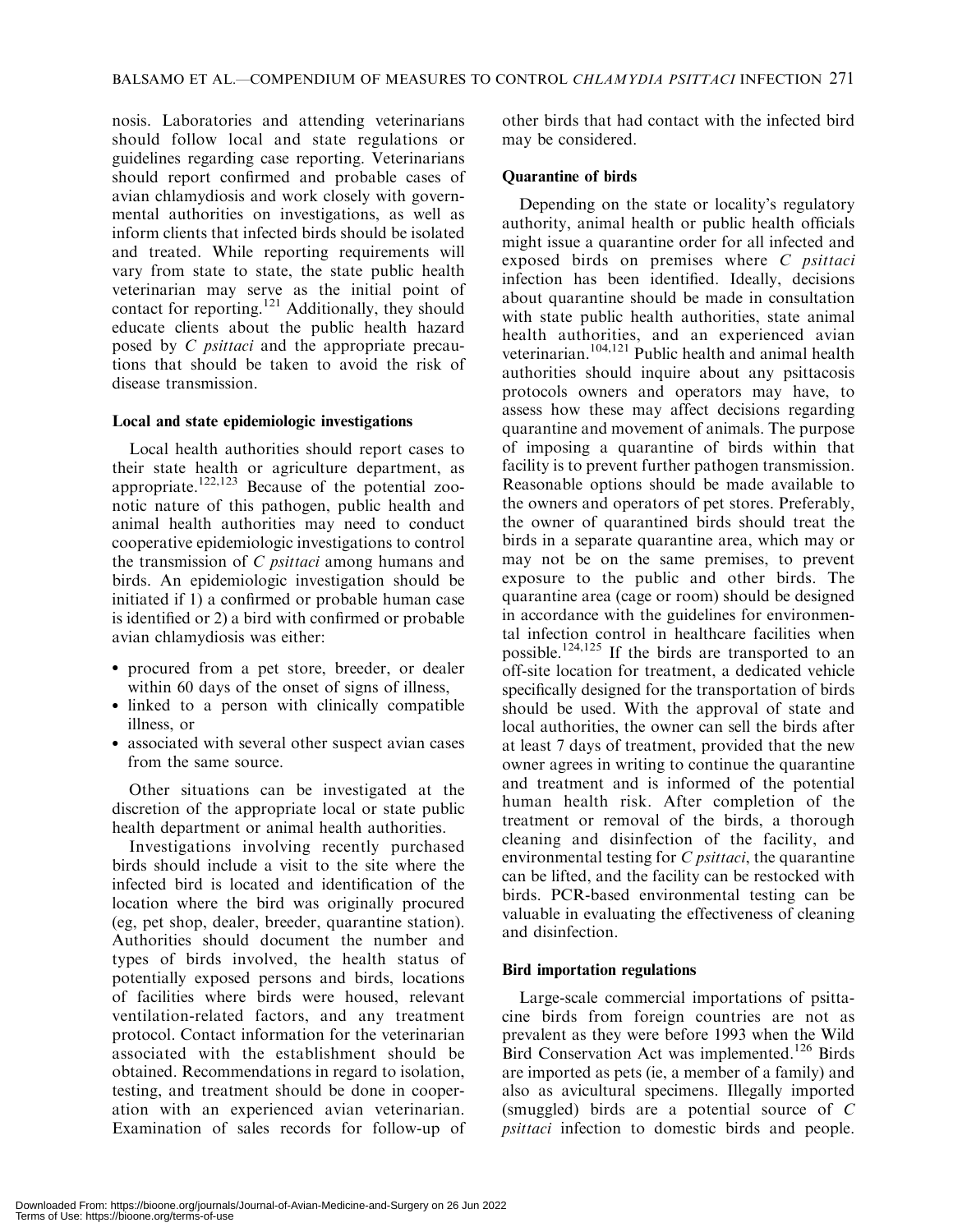The US Department of Agriculture Animal Plant Health and Inspection Service, Veterinary Services, still regulates the legal importation of pet birds to ensure that exotic poultry diseases are not introduced into the United States. These regulations are set forth in the Code of Federal Regulations, Title 9, Chapter 1, Subpart A,  $93.100<sup>127</sup>$  Current import requirements do not include testing for C psittaci.

#### Appendix 1

## Testing methods for C psittaci in birds

Bacteria are classified as C *psittaci* on the basis of shared biochemical characteristics and genome composition. The individual chlamydial organisms that meet these classification criteria are not identical and represent life forms that have evolved, and continue to evolve, through infection of both ancient and na¨ıve hosts. Diversity in the organism, the level of exposure, and the host response may cause spurious test results in some individual animals.

Diagnosis of avian chlamydiosis can be difficult, especially in the absence of clinical signs. A single testing method might not be adequate. Therefore, use of a combination of culture, PCR-based detection, and antibody detection is recommended, particularly when only 1 bird is tested. Although there is no epidemiologic evidence of increased disease risk to young, elderly, or immunocompromised humans, more rigorous testing should be considered for birds in contact with these individuals. Consultation with an experienced avian veterinarian may help when selecting tests and interpreting results. Because proper sample collection techniques and handling are critical to obtain accurate test results, clinical laboratories should be contacted for specifics on specimen submission.

#### Pathologic diagnosis

In birds with avian chlamydiosis, cloudy air sacs and enlargement of the liver and spleen may be observed, but no specific gross lesion is pathognomonic. Chromatic or immunologic staining of tissue or impression smears can be used to identify suspect intracellular organisms in postmortem and biopsy specimens. Because of cross-reactivity of chromatic stains and commercial antibodies used for immunologic staining with non-chlamydial organisms, in situ hybridization, chlamydial isolation, or electron microscopy is required to confirm a diagnosis.

#### Bacteriologic culture

Use of culture is recommended to avoid limitations associated with other tests. Tissue specimens from the liver and spleen are the preferred postmortem specimens for culture. In live birds with suggestive clinical signs of chlamydiosis, a combined conjunctival, choanal, and cloacal swab specimen or liver biopsy specimen is recommended for testing. Swabs of conjunctival and choanal tissues may be most sensitive for detecting nucleic acid in subclinically infected birds. Depending on the stage of infection and affected tissue, infected birds might not shed detectable levels of  $C$  *psittaci* in feces.<sup>103</sup> If feces are chosen as a site for attempted detection of C psittaci from a single bird, serial fecal specimens should be collected for 3–5 consecutive days and pooled for submission as a single culture.

Chlamydia species are obligate intracellular bacteria that must be isolated in tissue culture or embryonated chicken eggs. Specialized laboratory facilities and training are necessary for reliable identification of chlamydial isolates and adequate protection of microbiologists. The diagnostic laboratory should be contacted for specific procedures required for collection and submission of specimens. The proper handling of specimens is critical for maintaining the viability of organisms for culture, and a special transport medium is required. Following collection, specimens should be refrigerated and sent to the laboratory packed in ice but not frozen.

#### Tests for antibodies

A positive serologic test result is evidence that the bird was infected by Chlamydiaceae at some point, but it might not indicate that the bird has an active infection. False negative results can occur in birds that have acute infection when specimens are collected before seroconversion. Treatment with an antimicrobial agent can diminish the antibody response. However, IgG titers may persist after successful treatment.

When specimens are obtained from a single bird, serologic testing is most useful when signs of disease and the history of the flock or aviary are considered and serologic results are compared with white blood cell counts and serum liver enzymes. A fourfold or greater increase in the titer of paired samples or a combination of a titer and antigen identification is needed to confirm a diagnosis of avian chlamydiosis.

Elementary body agglutination: The elementary body is the infectious form of  $C$  *psittaci*. Elemen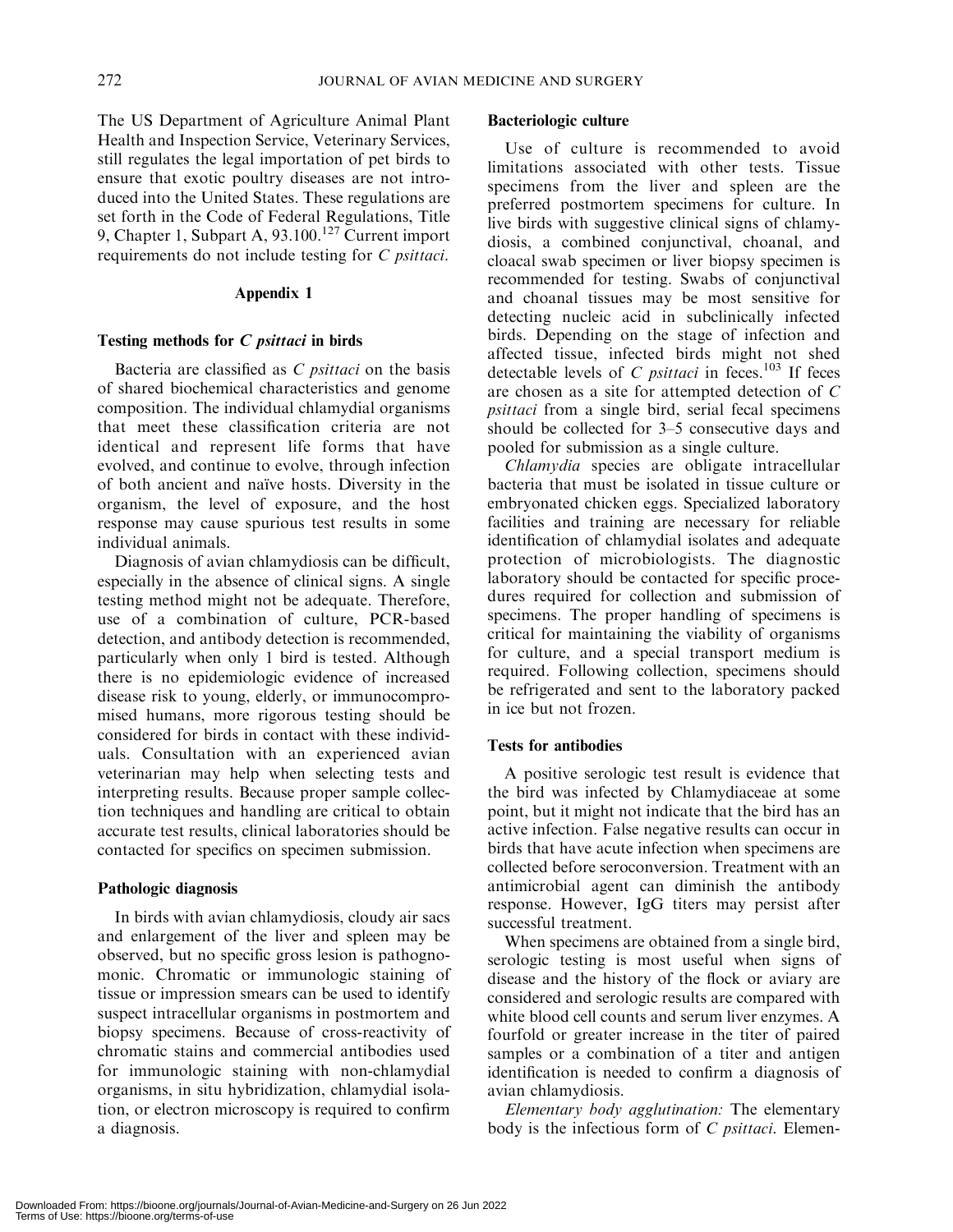tary body agglutination is commercially available. Based on immunoglobulin kinetics, the elementary body agglutination assay favors the detection of immunoglobulin M antibodies, which are generated and reach the highest titers early in an infection. Titers of 10 or greater are considered positive. However, increased titers can persist after treatment is completed.

Indirect fluorescent antibody test: Polyclonal secondary antibody is used to detect host antibodies (primarily IgG). Sensitivity and specificity varies with the immunoreactivity of the polyclonal antibody to various avian species. Low titers may occur because of nonspecific reactivity.

Complement fixation: Direct CF is more sensitive than agglutination methods. False negative results are possible in specimens from parakeets, young African grey parrots, and lovebirds. High titers can persist after treatment and complicate interpretation of subsequent tests. Modified direct CF is more sensitive than direct CF.

## Tests for antigen

Tests for antigen detect the organism. These tests give rapid results and do not require live, viable organisms; however, false positive results from cross-reacting antigens can occur. False negative results can occur if there is insufficient antigen or if shedding is intermittent. As with all non–culture tests, results must be evaluated in conjunction with clinical findings.

Enzyme-linked immunosorbent assay: These tests may still be available but are not recommended.

Fluorescent antibody test: Monoclonal or polyclonal antibodies, fluorescein staining techniques, and fluorescent microscopy are used to identify the organism in impression smears or other specimens. These tests have similar advantages and disadvantages compared with enzyme-linked immunosorbent assay. This test is used by some state diagnostic laboratories. The commercial antibodies used for fluorescent antibody staining cross-react with non-chlamydial epitopes and are not diagnostic.

Tests for DNA: Numerous laboratories offer diagnostic testing using PCR. PCR amplification can be sensitive and specific for detection of target DNA sequences in collected specimens (eg, combined conjunctival, choanal, and cloacal swab specimens and blood). Results differ between laboratories because there are no standardized PCR primers and laboratory techniques and sample handling may vary. Because of the sensitivity of the assay, samples for PCR must be collected using techniques to avoid contamination from the environment or other birds. PCR does not differentiate between viable and nonviable microorganisms. Test results must be interpreted in light of clinical presentation and other laboratory tests. Some PCR-based assays do not distinguish between *C psittaci* and closely related chlamydial organisms, and diagnosticians should choose assays that specifically distinguish C psittaci DNA from other chlamydial organisms or interpret the positive DNA results with caution.

In situ hybridization: Use of chlamydial DNA probes is the preferred method for documenting the presence of chlamydial organisms in fixed tissues. Specific PCR-based detection methods have been developed for detecting chlamydial DNA in formalin-fixed tissue sections (C. R. Gregory et al, unpublished data, June 2016).

## Additional tests

Genotyping: Genetic variation within Chlamydia species can affect host specificity, pathogenicity, and clinical signs. For example, variations in only 10 of  $\sim$ 900 genes control whether the human pathogen *C* trachomatis is likely to cause ocular, respiratory, or venereal disease.<sup>128</sup> Complete genome sequencing of C psittaci isolates have demonstrated that there is a similar percentage of difference in genotype A (predominately a psittacine bird isolate) and genotype B (an isolate predominate in Columbiformes) as there is between genotype A and genotype E (the index organism known to infect psittacine birds and humans).<sup>129</sup> It is probable that the genetic variations in the various genotypes of  $C$  *psittaci* alter host-bird interactions, as well as pathogen-human interactions, and genotyping of bird samples that are positive by PCR is recommended, particularly in cases involving multibird facilities or where human infections are suspected.

Additional diagnostic techniques are in use or under development. Readers are encouraged to research peer-reviewed reports on such tests before use.

## Screening protocols using diagnostic tests

Until there is an effective vaccine to prevent avian chlamydiosis, retailers, bird producers, and veterinarians can help reduce the spread of this pathogen through pre- and post-purchase PCRbased testing using validated assays that distinguish C psittaci from other related chlamydias found in the pet industry. As a best practice, retailers should individually test cockatiels, love-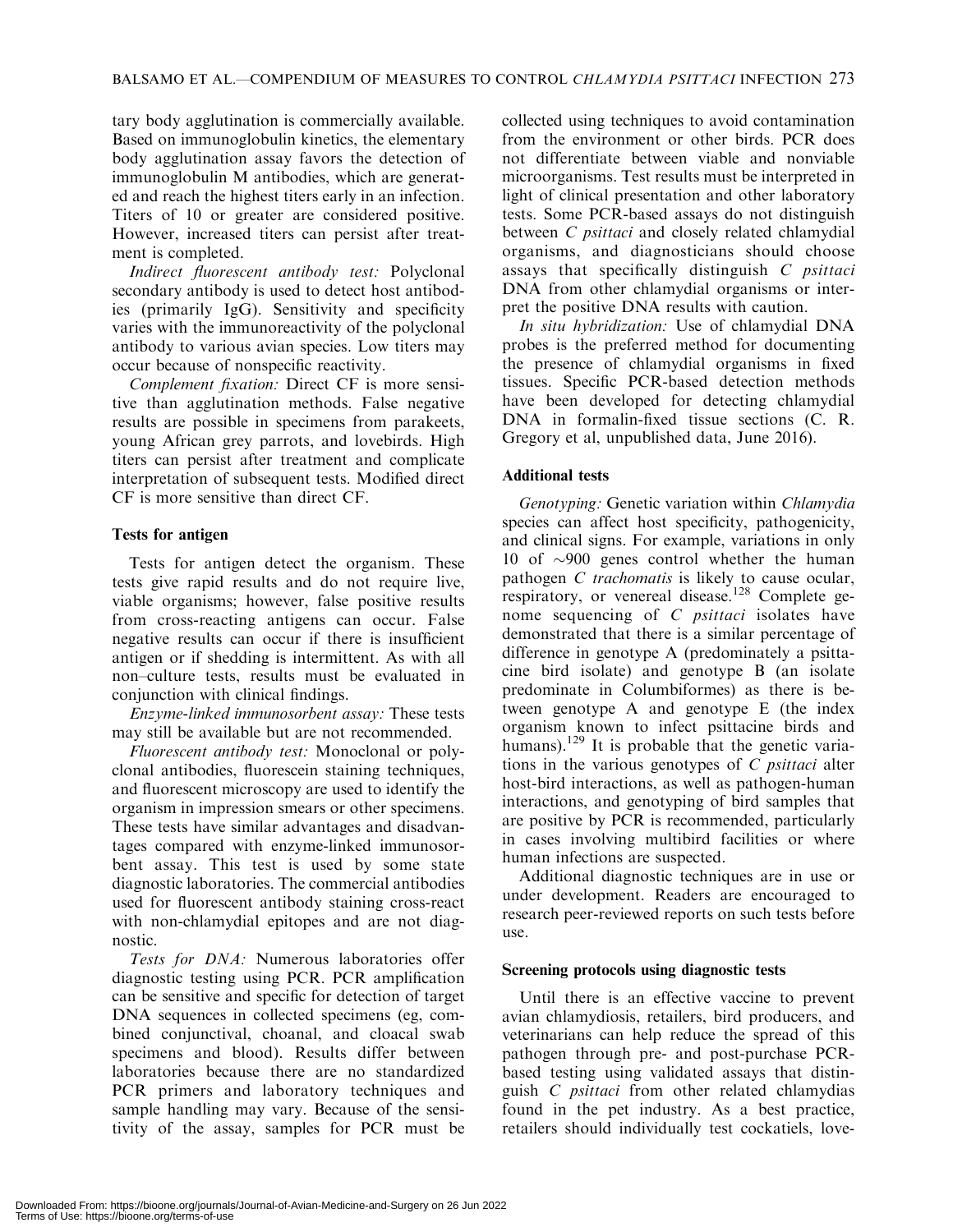| Laboratory                                                                                                                 | Tests performed                                                | Telephone number/web site                                                                                                                                                     |
|----------------------------------------------------------------------------------------------------------------------------|----------------------------------------------------------------|-------------------------------------------------------------------------------------------------------------------------------------------------------------------------------|
| Diagnostic Center for Population<br>and Animal Health, Michigan<br>State University, East Lansing,<br>MI, USA <sup>a</sup> | <b>PCR</b>                                                     | $(517)$ 353-1683<br>http://www.dcpah.msu.edu                                                                                                                                  |
| Comparative Pathology Laboratory,<br>University of Miami, Miami, FL,                                                       | EBA, IFA, EPH, DNA probe                                       | 800-596-7390<br>http://cpl.med.miami.edu/                                                                                                                                     |
| $USAa$<br>IDL, University of Georgia College<br>of Veterinary Medicine, Athens,                                            | Culture, PCR, EBA, ISH, IHC,<br>PCR of formalin fixed tissues, | avian-and-wildlife/<br>$(706)$ 542-8092<br>http://www.vet.uga.edu/idl                                                                                                         |
| GA, USA <sup>a</sup>                                                                                                       | genotyping                                                     |                                                                                                                                                                               |
| TVMDL, College Station, TX, USA <sup>a</sup>                                                                               | PCR, DCF                                                       | $(979)$ 845-3414<br>http://tvmdl.tamu.edu/                                                                                                                                    |
| Diagnostic Virology Lab, NVSL, VS,<br>APHIS, USDA, Ames, IA, USA <sup>ab</sup>                                             | Culture, CF, other tests may be<br>available upon request      | $(515)$ 337-7551<br>http://www.aphis.usda.gov/wps/<br>portal/aphis/home/ (choose<br>"Animal Health" and then<br>"Laboratory Information Services"<br>to access the NVSL site) |

Table 3. Laboratories that test avian specimens for Chlamydiaceae.

Abbreviations: APHIS, indicates Animal and Plant Health Inspection Service; CF, complement fixation; DCF, direct compliment fixation; EBA, elementary-body agglutination; EPH, plasma protein electrophoresis; IDL, Infectious Diseases Laboratory; IFA, indirect fluorescent antibody; IHC, immunohistochemistry; ISH, in situ hybridization; NVSL, National Veterinary Services Laboratories; PCR, polymerase chain reaction assay; TVMDL, Texas Veterinary Medical Diagnostic Laboratory; USDA, US Department of Agriculture; VS, Veterinary Services. <sup>a</sup> NVSL is a USDA reference laboratory, and veterinarians are encouraged to contact their state veterinary diagnostic laboratories before

submitting samples directly to NVSL.

<sup>b</sup> During December 2015–May 2016, an internet search was performed, and individual laboratories were contacted to obtain information regarding the availability of the diagnostic tests.

birds, and larger psittacine birds using a PCRbased assay on a combined swab collected from the conjunctiva, choana, and cloaca (feces) during a presale quarantine period. It has been shown experimentally that conjunctiva sampling is most sensitive for detecting chronically infected cockatiels that typically have minimal clinical signs of infection (T. N. Tully et al, unpublished data, 2007–2015). As a best practice for budgerigar testing only, before release from a presale quarantine, 17 years of epizootiologic data (B. W. Ritchie et al, unpublished data, May 2015) has shown that budgerigars from closed breeding flocks can be effectively tested for  $C$  *psittaci* DNA by housing them in groups of 20–25 birds and waiting 12–24 hours to collect a composite swab from the group. The swab should be used to sample the enclosure floor, perches, rims of water and food bowls, and feces. Pooled environmental testing has not been proven effective for other psittacine species.

Pet owners should seek companion birds from sources that use the best practices described above.

#### Laboratories that test avian specimens for C psittaci

Table 3 lists government and university laboratories that perform chlamydial diagnostic tests. There are numerous private laboratories that provide similar services. Inclusion in Table 3 does not imply endorsement by the National Association of State Public Health Veterinarians or constituent institutions.

#### Appendix 2

#### Treatment options for birds with avian chlamydiosis

Routine prophylactic antibiotic treatment is highly discouraged as it may cause adverse effects and could generate resistant strains of C psittaci and other bacteria. Although antibiotic-resistant C psittaci has not yet been reported in birds, resistant *Chlamydia suis* has been documented in swine.<sup>130</sup> Therefore, potential development of resistant strains of *C psittaci* is a concern for avian patients.

Treatment of avian chlamydiosis can be challenging, and treatment is extra-label. In the United States, use of all drugs should comply with the Food and Drug Administration regulations. Adverse effects may be encountered with any of the listed treatment methods. Although treatment protocols are usually successful, knowledge is evolving, and no single protocol ensures safe treatment or complete elimination of infection in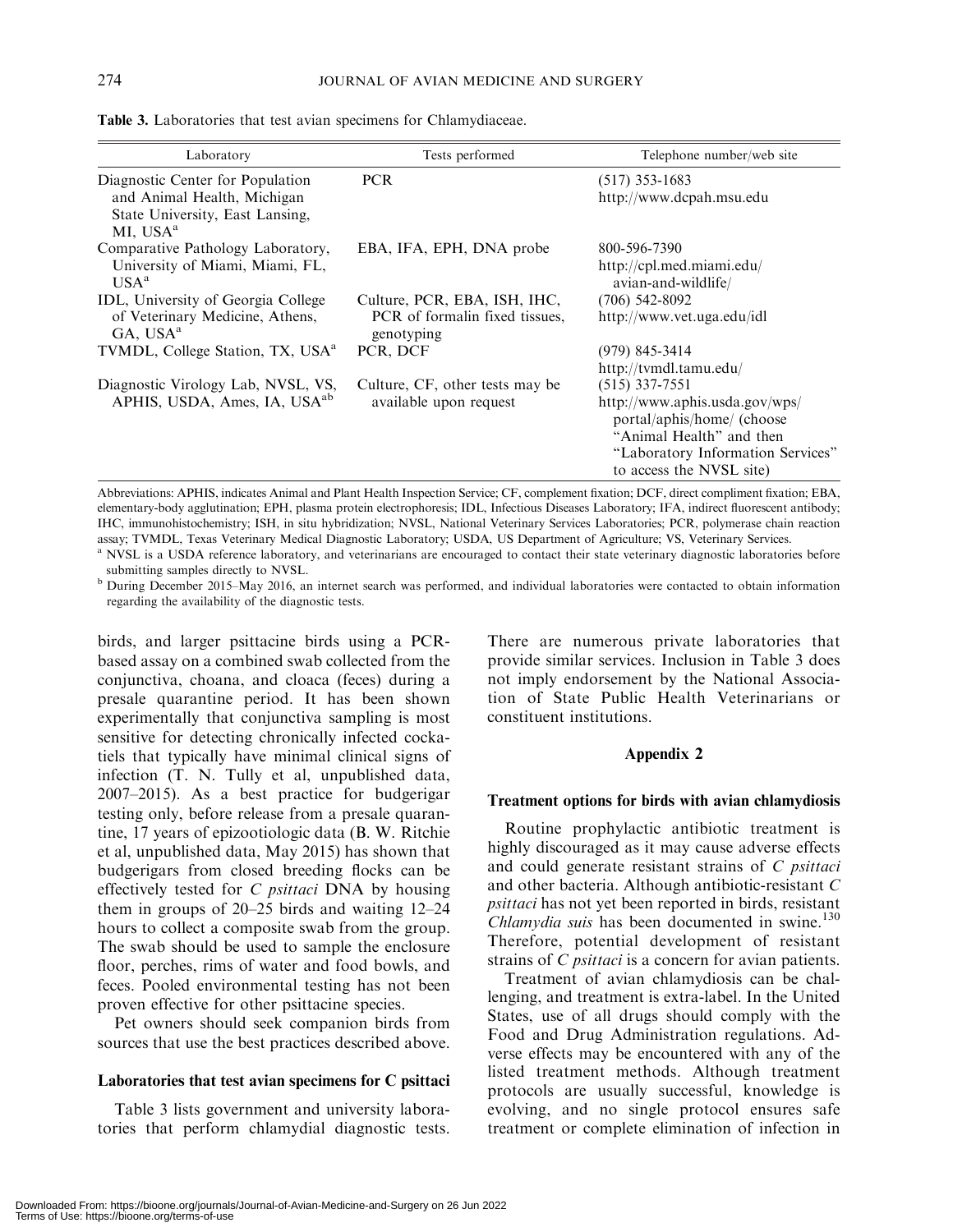every bird. Therefore, treatment for avian chlamydiosis should be supervised by a licensed veterinarian after consultation with an experienced avian veterinarian.

## Treating and caring for infected and exposed psittacine birds

General recommendations include:

- Isolate birds that are to be treated in clean and uncrowded cages.
- Protect birds from undue stress (eg, chilling, unnecessary relocation), poor husbandry, and malnutrition. These problems reduce the effectiveness of treatment and promote the development of secondary infections with other bacteria or yeast.
- Sick birds may consume inadequate amounts of medicated food or water, so they should initially be treated with medication delivered directly by mouth or injection.
- The effective treatment period for avian chlamydiosis has not been scientifically established. Ultimate clearance of the organism likely depends on the host immune system as well as the effects of antimicrobial treatment. Historically, a treatment period of 45 days has been recommended, except in budgerigars, where 30 days of treatment can be effective. Recent studies have shown that shorter treatment periods of  $21-30$  days may also be effective.<sup>103</sup> If shorter treatment periods are used, the birds should be retested using a PCR-based method 2– 4 weeks after treatment.
- Continue medication for the full treatment period to avoid incomplete resolution of the infection.
	- $\circ$  Birds may have reduced chlamydial shedding within days of treatment initiation.
- Observe the birds daily and weigh them every 3– 7 days. If the birds are not maintaining weight, have them reevaluated by a veterinarian.
- Remove all calcium and mineral supplements such as oyster shell, mineral blocks, and cuttlebone during treatment. High dietary concentrations of calcium and other minerals inhibit the absorption of tetracyclines. In hand-fed neonates where dietary calcium is required, the calcium and tetracycline should be given at least 4–6 hours apart.
- Good husbandry practices should be followed to prevent opportunistic infections.
	- $\circ$  Clean up all spilled food promptly.
	- $\circ$  Wash food and water containers daily.
	- $\circ$  Provide appropriate vitamins daily.
- Treated birds can be reinfected; therefore, contaminated aviaries should have a final thorough cleaning and disinfection several days before treatment ends.
- Posttreatment testing using a PCR-based method should be conducted no sooner than 2 weeks after treatment is completed.
- Caretakers should be provided with simple, concise written treatment procedures to ensure treatment success and with information about preventing further transmission.

## Treatment using doxycycline in psittacine birds

Doxycycline is presently the drug of choice to treat birds with avian chlamydiosis. It is better absorbed and more slowly eliminated than other tetracyclines, thus allowing lower drug doses (improving palatability with food or water-based administration) or less frequent administration (improving ease of treatment). Treated birds should be monitored for signs of doxycycline toxicosis to include:

- general signs of illness (eg, signs of depression, inactivity, decreased appetite),
- green- or yellow-stained urine, or
- altered results of hepatic tests (high serum activities of aspartate aminotransferase and lactate dehydrogenase and high serum concentration of bile acids). If toxicosis occurs, administration of doxycycline should be stopped and supportive care provided until the bird recovers. Treatment with a different regimen or lower doxycycline dose can be tried after the bird no longer shows signs of toxicosis. The following are several options for treatment. Options should not be combined in the same day.

Doxycycline-medicated feed for budgerigars and cockatiels: It is critical to use the recommended doxycycline formulation and dietary ingredients to achieve safe and effective results. Based on use in practice and research, budgerigars and cockatiels can be treated with the following medicated diet.<sup>131,132</sup>

- 1. Mix 1 part cracked steel-cut oats with 3 parts hulled millet seed (measured by volume).
- 2. To each kilogram (kg) of oat-millet mixture, add 5–6 mL of sunflower oil. Mix thoroughly to coat all seeds.
- 3. Add 300 mg of doxycycline hyclate (from capsules) per kilogram of oat-millet-oil mixture, and mix thoroughly to ensure that oats and millet seeds are evenly coated.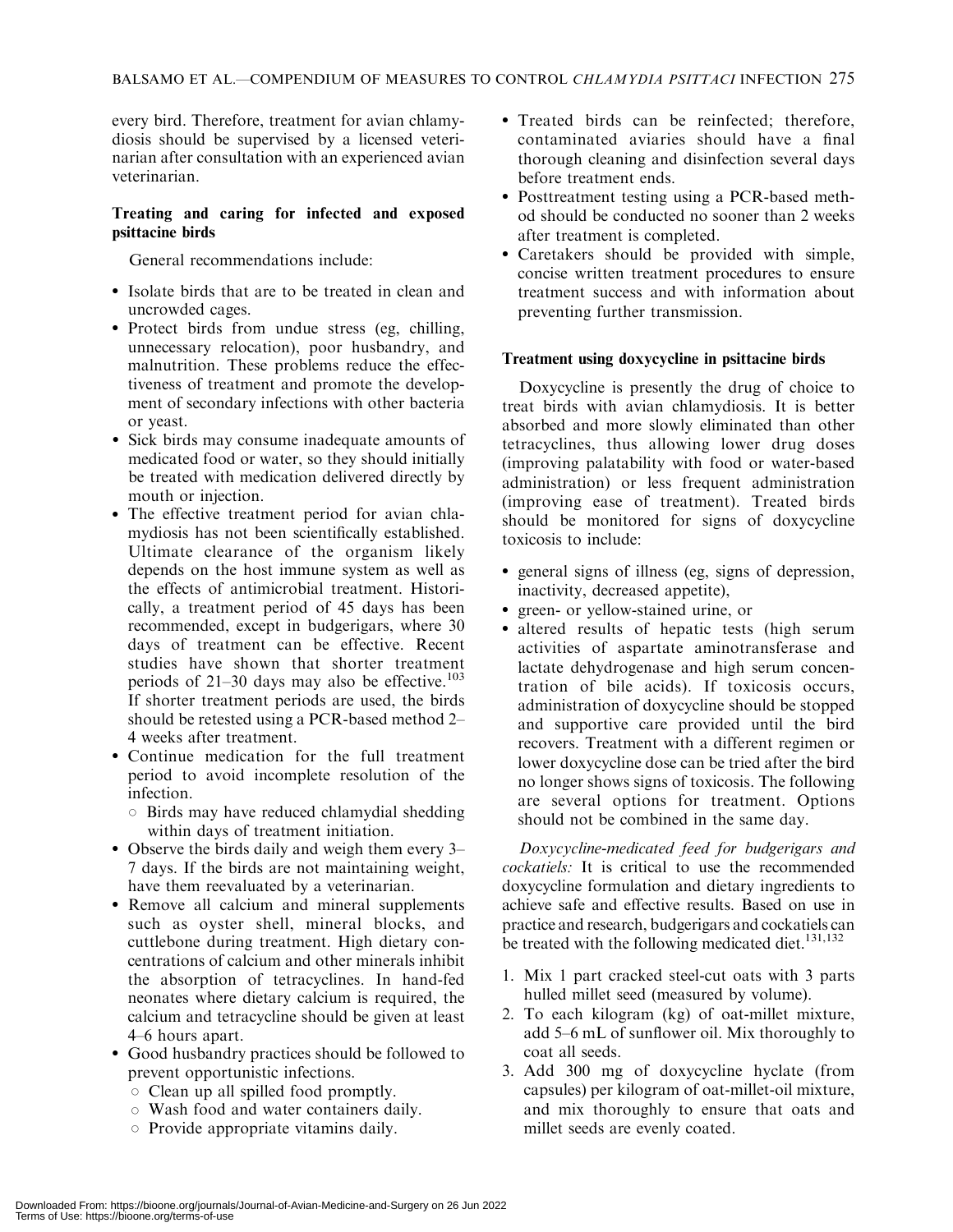| Contact                                                                         | Product                                                                                                                                            | Telephone number/web site                                                |
|---------------------------------------------------------------------------------|----------------------------------------------------------------------------------------------------------------------------------------------------|--------------------------------------------------------------------------|
| Doxycycline                                                                     |                                                                                                                                                    |                                                                          |
| Local pharmacies                                                                | 1. Doxycycline hyclate tablets 15, 75, 100, 50, and 150 mg<br>2. Doxycycline calcium oral suspension<br>3. Doxycycline monohydrate oral suspension |                                                                          |
| Dr Gerry M Dorrestein,<br>Wilhelminalaan 19A, 5512BJ<br>Vessem, The Netherlands | Vibramycin SF IV, 20 mg/mL, 5-mL ampule <sup>a</sup>                                                                                               | Tel: 000 316 11057602<br>Fax: 000 314 97591677<br>dorresteingm@planet.nl |
| Medicated Feed                                                                  |                                                                                                                                                    |                                                                          |
| Avi-Sci Inc, St. Johns, MI, USA                                                 | Chlortetracycline (CTC) medicated diet (1%)                                                                                                        | Tel: 800.942.3438<br>$mike@avi-sci.com$                                  |
| Zeigler Brothers Inc, Gardners,<br>PA, USA                                      | CTC, 1% (special order, 50 lb minimum)                                                                                                             | Tel: 800.841.6800<br>www.zeiglerfeed.com                                 |

Table 4. Sources of medication for treatment of avian chlamydiosis.

<sup>a</sup> Importation must be in accordance with FDA Regulatory Procedures Manual.<sup>134</sup> For questions or clarification, contact the Food and Drug Administration, Center for Veterinary Medicine, Division of Compliance at (240) 276-9200.

Prepare fresh medicated oat-millet-oil mixture daily, because doxycycline stability in this diet is unknown. Feed as the sole diet. The oats and hulled millet seed are available at health food stores. Small-sized millet should be selected. Sunflower oil is available in grocery stores. Doxycycline hyclate capsules are available in 50 and 100-mg sizes.

Doxycycline-medicated water: Results of pharmacologic studies indicate that doses of 200–400 mg of doxycycline hyclate per liter of water for cockatiels, 400–600 mg/liter for Goffin's cockatoos, and 800 mg/L for African grey parrots will maintain therapeutic concentrations.<sup>131,133</sup> Research data are lacking for other species, but empiric use of 400 mg/L of water has been successful for many psittacine birds. Medicated water should be prepared daily and provided in clean bowls, rather than water bottles. Do not use medicated water for budgerigars as it will not maintain therapeutic concentrations.132

Orally administered doxycycline: Doxycycline is the drug of choice for oral administration; either the monohydrate or calcium-syrup formulations can be used. Dosage recommendations are as follows: 25–35 mg/kg every 24 hours for cockatiels; 25–50 mg/kg for Senegal parrots and blue-fronted and orange-winged Amazon parrots; and 25 mg/kg every 24 hours for African grey parrots, Goffin's cockatoos, blue and gold macaws, and greenwinged macaws. Precise dosages cannot be extrapolated for other species; however, 25–30 mg/kg every 24 hours is the recommended starting dosage for cockatoos and macaws, and 25–50 mg/kg every 24 hours is recommended for other psittacine species. If the bird regurgitates or refuses the drug, another treatment method should be used.

Injectable doxycycline: The only suitable doxycycline formulation for intramuscular (IM) injection is Vibramycin SF IVa (Vibravenos, Pfizer, Rotterdam, The Netherlands), a specific European formulation that can be imported in small quantities into the United States (Table 4). It is effective if administered at doses of 75–100 mg/kg IM every 5–7 days for the first 4 weeks and subsequently every 5 days for the duration of treatment. This formulation can cause irritation at the injection site, but it is usually tolerated. Other injectable doxycycline hyclate formulations may cause severe tissue reactions if given intramuscularly and should not be used.

#### Alternative treatment regimens for psittacine birds

Azithromycin: Cockatiels treated with azithromycin at 40 mg/kg PO were free of infection after treatment for  $21$  days.<sup>103</sup> It is not known if this treatment regimen is effective in other species.

Injectable oxytetracycline: Limited information exists to guide the use of an injectable, long-acting oxytetracycline product LA-200 (Zoetis, Florham Park, NJ, USA). Current dosage recommendations are as follows: subcutaneous (SC) injection of 75 mg/kg every 3 days in Goffin's cockatoos, bluefronted and orange-winged Amazon parrots, and blue and gold macaws.<sup>135</sup> This dosage might be suitable for other species but has not been tested. This product causes irritation at the site of injection and is best used to initiate treatment in ill birds or those that are reluctant to eat. After stabilization with oxytetracycline treatment and the birds are eating and drinking normally, the birds should receive another form of treatment to reduce the irritation that is caused by repeated oxytetracycline injection.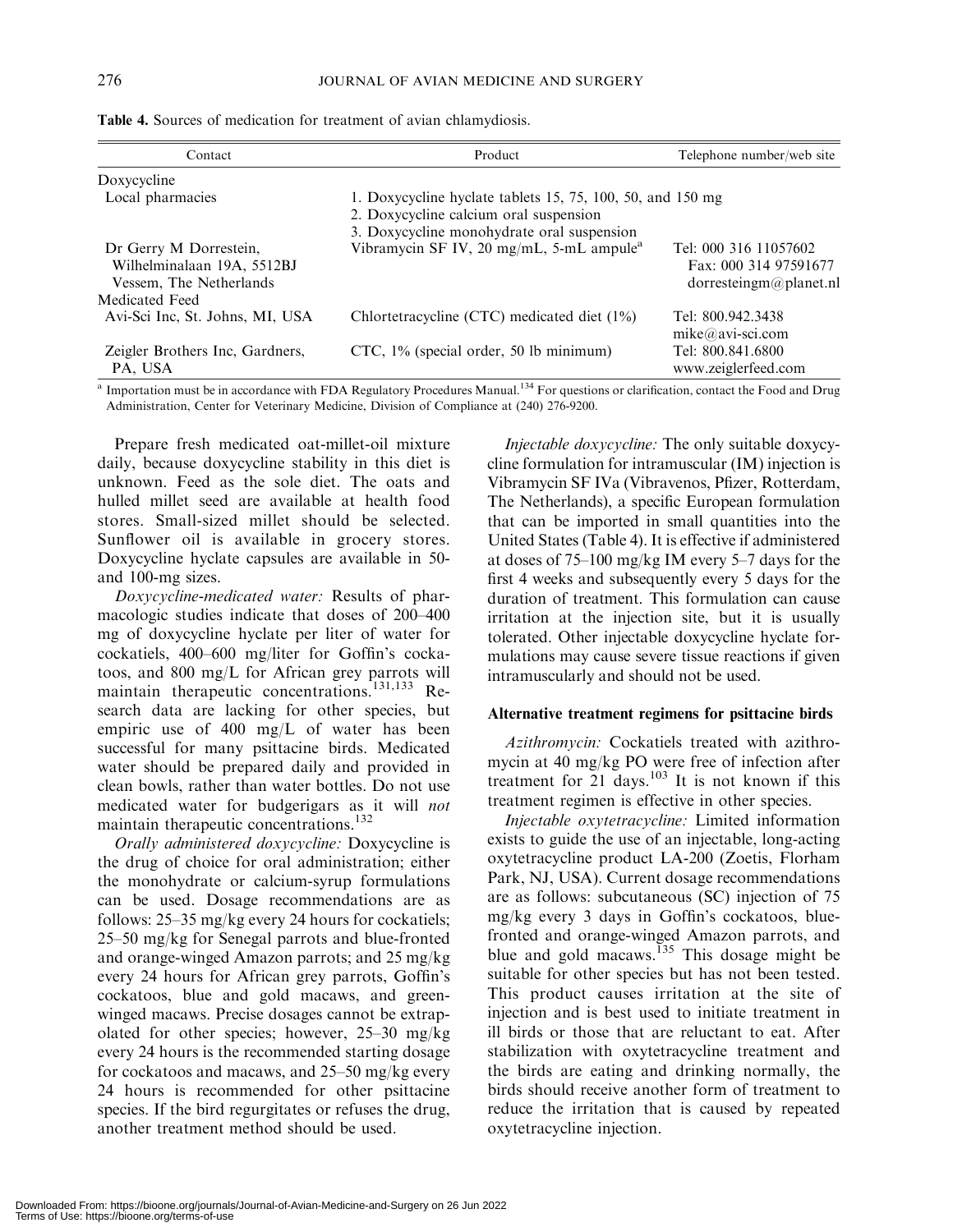Chlortetracycline (CTC) medicated feed: Chlortetracycline medicated feed has historically been used for flock treatment; however, doxycycline regimens are preferred. If used, CTC medicated feed should be the only food provided to the birds during the entire treatment. Birds' acceptance of medicated feed is variable; thus, food consumption should be well monitored. Acceptance can be enhanced by first adapting the birds to a similar, nonmedicated diet. Treatment begins when the birds accept the medicated feed as the sole food in their diet. The following options are available:

- Medicated mash diets (ie, >1% CTC with  $\leq 0.7\%$  calcium) prepared with corn, rice, and hen's scratch.<sup>136</sup>
- Pellets and extruded products containing 1% CTC can be used. They are available and appropriate for use with pet birds. Select a pellet size appropriate for the size of bird being treated.<sup>137,138</sup>
- A special diet might be necessary for lories and lorikeets, which feed on nectar and fruit in the wild. $139$

## Treatment methods not recommended for psittacine birds

Use of water medicated with chlortetracycline (Aureomycin), oxytetracycline (Terramycin), or other tetracycline products (except doxycycline) is not recommended. These products may reduce water consumption, are not likely to be effective, and may interfere with subsequent disease testing.

## Treatment in other avian species

Limited studies and clinical experience indicate that the treatment methods described for use in psittacine birds may be effective in other avian species, including doxycycline-medicated water in doves and a novel doxycycline formulation in drinking water for pigeons.<sup>140,141</sup> However, variability in drug metabolism and adverse drug effects make it impossible to make uniform recommendations for treatment.<sup>142,143</sup> An avian or zoological veterinarian experienced with care of the target species should be consulted to obtain treatment recommendations. Posttreatment testing is recommended.

## Sources of medication

The sources in Table 4 are not listed as an endorsement of the companies or products. Other sources might be available. Use of any compounded medication should be in compliance with current Food and Drug Administration and state regulations.<sup>144</sup>

#### References

- 1. Wheelhouse N, Longbottom D. Endemic and emerging chlamydial infections of animals and their zoonotic implications. Transbound Emerg Dis. 2012;59(4):283-291.
- 2. Everett KD, Bush RM, Andersen AA. Emended description of the order Chlamydiales, proposal of Parachlamydiaceae fam nov and Simkaniaceae fam nov, each containing one monotypic genus, revised taxonomy of the family Chlamydiaceae, including a new genus and five new species, and standards for the identification of organisms. Int J Syst Bacteriol. 1999;49(2):415-440.
- 3. Heddema ER, van Hannen EJ, Dium B, et al. An outbreak of psittacosis due to Chlamydophila psittaci genotype A in a veterinary teaching hospital. J Med Microbiol. 2006;55(11):1571–1575.
- 4. Heddema ER, van Hannen EJ, Bongaerts M, et al. Typing of *Chlamydia psittaci* to monitor epidemiology of psittacosis and aid disease control in the Netherlands, 2008–2013. Euro Surveill. 2015;20(5):  $pi=21026$ .
- 5. Heddema ER, van Hannen EJ, Duim B, et al. Genotyping of Chlamydophila psittaci in human samples. Emerg Infect Dis. 2006;12(12):1989-1990.
- 6. Vanrompay D, Harkinezhad T, van de Walle M, et al. Chlamydophila psittaci transmission from pet birds to humans. Emerg Infect Dis. 2007;13(7): 1108–1109.
- 7. Gaede W, Reckling KF, Dresenkamp B, et al. Chlamydophila psittaci infections in humans during an outbreak of psittacosis from poultry in Germany. Zoonoses Public Health. 2008;55(4):184– 188.
- 8. Laroucau K, de Barbeyrac B, Vorimore F, et al. Chlamydial infections in duck farms associated with human cases of psittacosis in France. Vet Microbiol. 2009;135(1–2):82–89.
- 9. Vanrompay D, Andersen AA, Ducatelle R, et al. Serotyping of European isolates of Chlamydia psittaci from poultry and other birds. J Clin Microbiol. 1993;31(1):134.
- 10. Stewardson AJ, Grayson ML. Psittacosis. Infect Dis Clin North Am. 2010;24:7–25.
- 11. Harkinezhad T, Geens T, Vanrompay D. Chlamydophila psittaci infections in birds: a review with emphasis on zoonotic consequences. Vet Microbiol. 2009;135(1–2):68–77.
- 12. Moroney JF, Guevara R, Iverson C, et al. Detection of chlamydiosis in a shipment of pet birds, leading to recognition of an outbreak of clinically mild psittacosis in humans. Clin Infect Dis. 1998;26(6):1425–1429.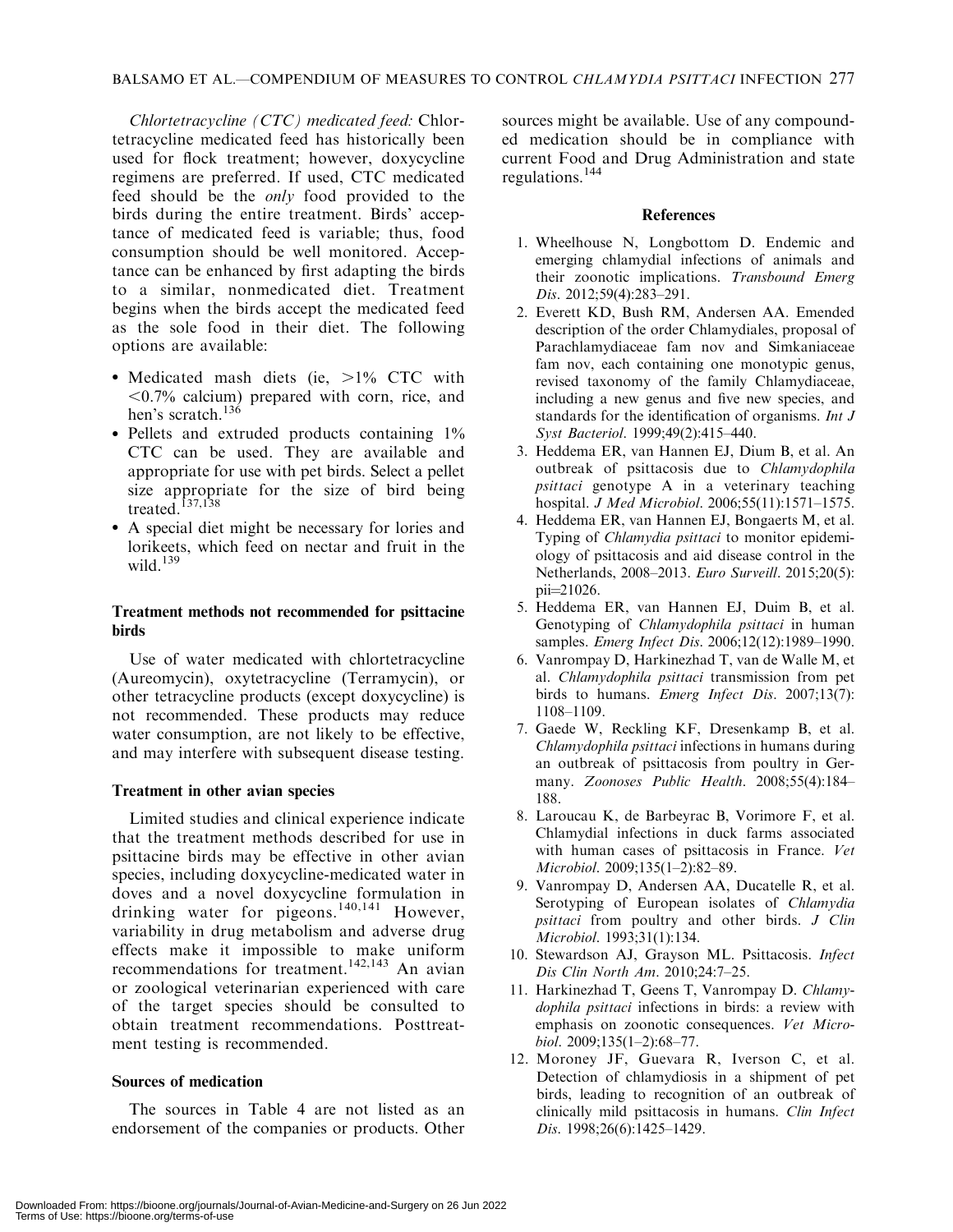- 13. Pandeli V, Ernest D. A case of fulminant psittacosis. Crit Care Resuscitation. 2006;8(1):40– 42.
- 14. Centers for Disease Control and Prevention. Summary of Notifiable diseases—United States, 2012. MMWR Morb Mortal Wkly Rep. 2014; 61(53):1–121.
- 15. Schlossberg D. Psittacosis (due to Chlamydia psittaci). In: Bennett JE, Dolin R, Blaser MJ, eds. Mandell, Douglas, and Bennett's Principles and Practice of Infectious Diseases. 8th ed. Philadelphia, PA: Elsevier/Saunders; 2015:2171–2173.
- 16. Constantinescu O, Scott YG. Chlamydophila psittaci in a 48-year-old man with respiratory failure. Hosp Physician. 2008;March:45–48.
- 17. OSHA Hazard Information Bulletins: Contracting occupationally related psittacosis. Occupational Safety and Health Administration Web site. https://www.osha.gov/dts/hib/hib\_data/ hib19940808.html. Accessed on August 25, 2016.
- 18. Kalmar ID, Dicxk V, Dossche L, et al. Zoonotic infection with Chlamydia psittaci at an avian refuge centre. Vet J. 2014;199(2):300–302.
- 19. Matsui T, Nakashima K, Ohyama T, et al. An outbreak of psittacosis in a bird park in Japan. Epidemiol Infect. 2008;136(4):492–495.
- 20. Branley JM, Roy B, Dwyer DE, et al. Real-time PCR detection and quantitation of Chlamydophila psittaci in human and avian specimens from a veterinary clinic cluster. Eur J Clin Microbiol Infect Dis. 2008;27(4):269–273.
- 21. Harkinezhad T, Verminnen K, Buyzere M, et al. Prevalence of Chlamydophila psittaci infections in a human population in contact with domestic and companion birds. J Med Microbiol. 2009;58(9): 1207–1212.
- 22. Raso TF, Carrasco AOT, Silva JCR, et al. Seroprevalence of antibodies to Chlamydophila psittaci in zoo workers in Brazil. Zoonoses Public Health. 2010;57(6):411–416.
- 23. Dickx V, Geens T, Deschuyffeleer T, et al. Chlamydophila psittaci zoonotic risk assessment in a chicken and turkey slaughterhouse. J Clin Microbiol. 2010;48(9):3244–3250.
- 24. Tiong A, Vu T, Counahan M, et al. Multiple sites of exposure in an outbreak of ornithosis in workers at a poultry abattoir and farm. Epidemiol Infect. 2007;135(7):1184–1191.
- 25. Dickx V, Vanrompay D. Zoonotic transmission of Chlamydia psittaci in a chicken and turkey hatchery. J Med Microbiol. 2011;60(6):775–779.
- 26. Vorimore F, Thebault A, Poisson S, et al. Chlamydia psittaci in ducks: a hidden health risk for poultry workers. *Pathog Dis.* 2015;73(1):1–9.
- 27. Sclossberg D, Delgado J, Moore M, et al. An epidemic of avian and human psittacosis. Arch Intern Med. 1993;153(22):2594–2595.
- 28. Harkinezhad T, Verminnen K, Van Droogenbroeck C, et al. Chlamydophila psittaci genotype

E/B transmission from African grey parrots to humans. J Med Microbiol. 2007;56(8):1097–1100.

- 29. Lagae S, Kalmar I, Laroucau K, et al. Emerging Chlamydia psittaci infections in chickens and examination of transmission to humans. J Med Microbiol. 2014;63(3):399–407.
- 30. Petrovay F, Balla E. Two fatal cases of psittacosis caused by Chlamydophila psittaci. J Med Microbiol. 2008;57(10):1296–1298.
- 31. Gosbell IB, Ross AD, Turner IB. Chlamydia psittaci infection and reinfection in a veterinarian. Aust Vet J. 1999;77(8):511–513.
- 32. Kovacova E, Majtan J, Botek R, et al. A fatal case of psittacosis in Slovakia, January 2006. Euro Surveill. 2007;12(8):pii=2344.
- 33. Van Droogenbroeck C, Beeckman DSA, Vermninnen K, et al. Simultaneous zoonotic transmission of Chlamydophila psittaci genotypes D, F and E/B to a veterinary scientist. Vet Microbiol. 2009; 135(1–2):78–81.
- 34. Miller JM, Astles R, Baszler T, et al. Guidelines for safe work practices in human and animal medical diagnostic laboratories. MMWR Suppl. 2012;61(1):1–102.
- 35. Baron EJ, Miller JM. Bacterial and fungal infections among diagnostic laboratory workers: evaluating the risks. Diagn Microbiol Infect Dis. 2008;60(3):241–246.
- 36. Gelfand MS, Cleveland KO. Family outbreak of psittacosis with an exhumation-based diagnosis: following in the footsteps of Dr. House. Am J Med Sci. 2013;345(3):252-253.
- 37. Yilmazlar A, Ozcan B, Kaplan N, et al. Adult respiratory distress syndrome caused by psittacosis. Turk J Med Sci. 2000;30:199–201.
- 38. Raso TF, Ferreira VL, Timm LN, et al. Psittacosis domiciliary outbreak associated with monk parakeets (Myiopsitta monachus) in Brazil: need for surveillance and control. JMM Case Rep. 2014;1: 1–4.
- 39. Cheng YJ, Lin KY, Chen CC, et al. Zoonotic atypical pneumonia due to Chlamydophila psittaci: first reported psittacosis case in Taiwan. J Formos Med Assoc. 2013;112(7):430–433.
- 40. Kaibu H, Iida K, Ueki S, et al. Psittacosis in all four members of a family in Nagasaki, Japan. Jpn J Infect Dis. 2006;59(5):349–350.
- 41. Branley JM, Weston KM, England J, et al. Clinical features of endemic community-acquired psittacosis. New Microbes New Infect. 2014;2(1):7–12.
- 42. Williams J, Tallis G, Dalton C, et al. Community outbreak of psittacosis in a rural Australian town. Lancet. 1998;351:1697–1699.
- 43. Arraiz N, Bermudez V, Urdaneta B, et al. Evidence of zoonotic Chlamydophila psittaci transmission in a population at risk in Zulia state, Venezuela. Rev Salud Publica (Bogota). 2012;14(2):305–314.
- 44. Telfer BL, Moberley SA, Hort KP, et al. Probable psittacosis outbreak linked to wild birds. Emerg Infect Dis. 2005;11(3):391–397.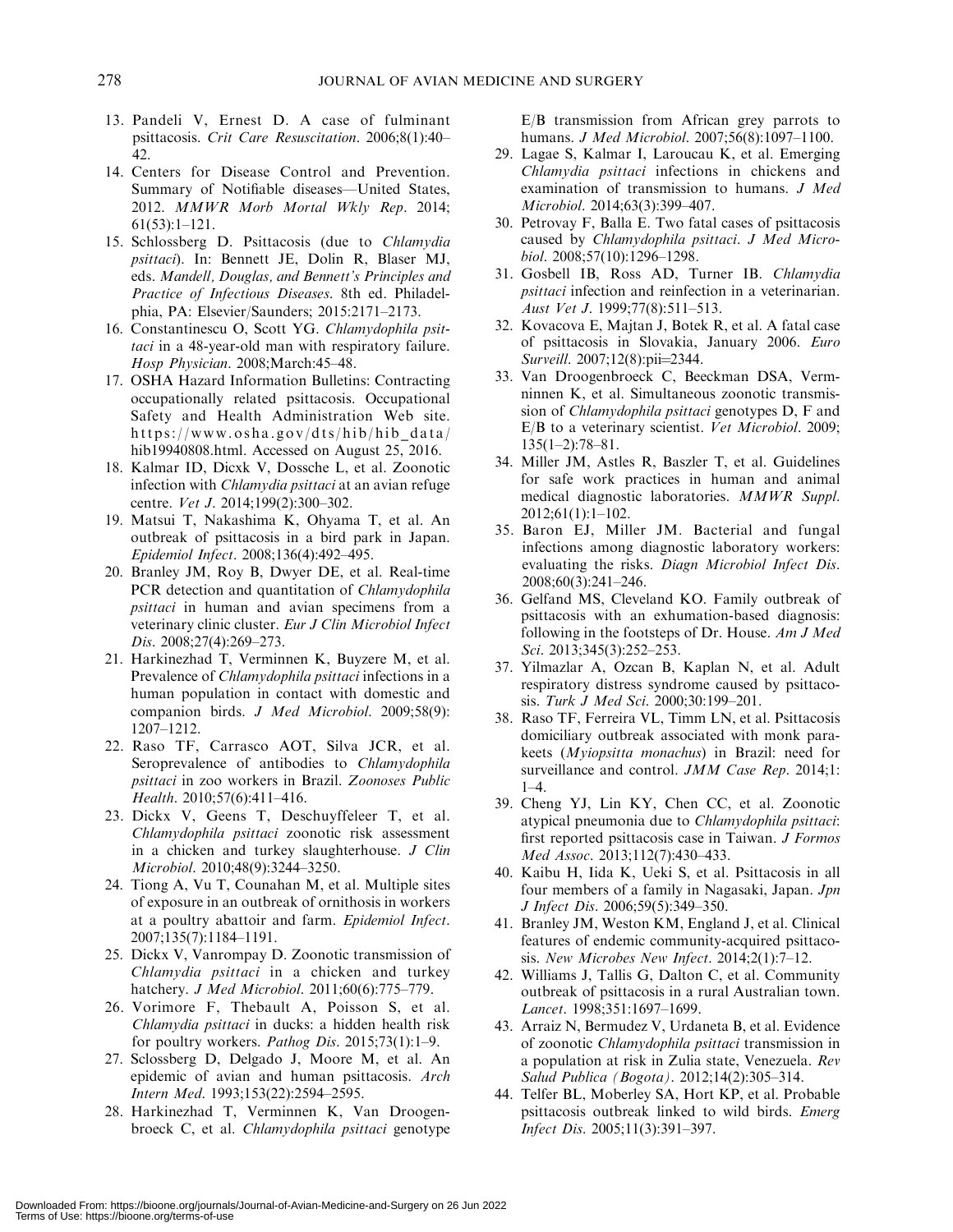- 45. Rehn M, Ringberg H, Runehagen A, et al. Unusual increase of psittacosis in southern Sweden linked to wild bird exposure, January to April 2013. Euro Surveill. 2013;18(19):pii=20478.
- 46. Magnino S, Haag-Wackernagel D, Geigenfeind I, et al. Chlamydial infections in feral pigeons in Europe: review of data and focus on public health implications. Vet Microbiol. 2009;135(1–2):54–67.
- 47. Haag-Wackernagel D, Moch H. Health hazards posed by feral pigeons. J Infect. 2004;48(4):307–313.
- 48. Belchior E, Barataud D, Ollivier R, et al. Psittacosis outbreak after participation in a bird fair, western France, December 2008. Epidemiol Infect. 2011;139(10):1637–1641.
- 49. Kaleta EF, Taday EM. Avian host range of Chlamydophila spp. based on isolation, antigen detection and serology. Avian Pathol. 2003;32(5): 435–462.
- 50. Teske L, Ryll M, Rubbenstroth D, et al. Epidemiological investigations on the possible risk of distribution of zoonotic bacteria through apparently healthy homing pigeons. Avian Pathol. 2013; 42(5):397–407.
- 51. Olsen B, Persson K, Broholm KA. PCR detection of Chlamydia psittaci in faecal samples from passerine birds in Sweden. Epidemiol Infect. 1998; 121(2):481–483.
- 52. Cong W, Huang SY, Zhang XX, et al. Chlamydia psittaci exposure in pet birds. J Med Microbiol. 2014;63(4):578–581.
- 53. Circella E, Pugliese N, Todisco G, et al. Chlamydia psittaci infection in canaries heavily infested by Dermanyssus gallinae. Exp Appl Acarol. 2011; 55(4):329–338,
- 54. Grade definitions. US Preventive Services Task Force Web site. http://www.uspreventiveservicestaskforce. org/Page/Name/grade-definitions. Accessed August 25, 2016.
- 55. Harris RP, Helfand M, Woolf SH, et al. Current methods of the U.S. Preventive Services Task Force: a review of the process. Am J Prev Med. 2001;20(suppl 3):21–35.
- 56. Beeckman DSA, Vanrompay DCG. Zoonotic Chlamydophila infections from a clinical perspective. Clin Microbiol Infect. 2009;15(1):11–17.
- 57. Herrmann B, Persson H, Jensen JK, et al. Chlamydophila psittaci in fulmars, the Faroe Islands. Emerg Infect Dis. 2006;12(2):330–332.
- 58. Henry K, Crossley K. Wild-pigeon-related psittacosis in a family. Chest. 1986;90(5):708–710.
- 59. Fraeyman A, Boel A, Van Vaerenbergh K, et al. Atypical pneumonia due to Chlamydophila psittaci: 3 case reports and review of literature. Acta Clin Belg. 2010;65(3):192–196.
- 60. Centers for Disease Control and Prevention. Summary of notifiable infectious diseases and conditions—United States, 2014. MMWR Morb Mort Wkly Rep. 2016;63(54):1–152.
- 61. Gacouin A, Revest M, Letheulle J, et al. Distinctive features between community-acquired pneu-

monia (CAP) due to Chlamydophila psittaci and CAP due to Legionella pneumophila admitted to the intensive care unit (ICU). Eur J Clin Microbiol Infect Dis. 2012;31(10):2713–2718.

- 62. Marrie, TJ. Community acquired pneumonia in the elderly. Clin Infect Dis. 2000;31(4):1066–1078.
- 63. Marrie TJ, Peeling RW, Reid T, et al, and the Canadian Community-Acquired Pneumonia Investigators. Chlamydia species as a cause of community-acquired pneumonia in Canada. Eur Respir J. 2003;21(5):779–784.
- 64. Charles PGP, Whitby M, Fuller AJ, et al, and the Australian CAP Study Collaboration. The etiology of community-acquired pneumonia in Australia: why penicillin plus doxycycline or a macrolide is the most appropriate therapy. Clin Infect Dis. 2008;46(10):1513–1521.
- 65. Berntsson E, Blomberg J, Lagergard T, et al. Etiology of community-acquired pneumonia in patients requiring hospitalization. Eur J Clin Microbiol. 1985;4(3):268–272.
- 66. Angulo FJ, Glaser CA, Juranek DD, et al. Caring for pets of immunocompromized persons. J Am Vet Med Assoc. 1994;205(12):1711–1718.
- 67. Glaser CA, Angulo FJ, Rooney JA. Animalassociated opportunistic infections among persons infected with the human immunodeficiency virus. Clin Infect Dis. 1994;18(1):14–24.
- 68. Gherman RB, Leventis LL, Miller RC. Chlamydial psittacosis during pregnancy: a case report. Obstet Gynecol. 1995;86(4 Pt 2):648–650.
- 69. Hyde SR, Benirschke K. Gestational psittacosis: case report and literature review. Mod Pathol. 1997;10(6):602–607.
- 70. Khatib R, Thirumoorthi MC, Kelly B, Grady KJ. Severe psittacosis during pregnancy and suppression of antibody response with early therapy. Scand J Infect Dis. 1995;27(5):519-521.
- 71. Hughes C, Maharg P, Rosario P, et al. Possible nosocomial transmission of psittacosis. Infect Control Hosp Epidemiol. 1997;18(3):165–168.
- 72. Wallensten A, Fredlund H, Runehagen A. Multiple human-to-human transmission from a severe case of psittacosis, Sweden, January–February 2013. Euro Surveill. 2014;19(42):pii=20937.
- 73. Ito I, Ishida T, Mishima M, et al. Familial cases of psittacosis: possible person-to person transmission. Intern Med. 2002;41(7):580–583.
- 74. McGuigan CC, McIntyre PG, Templeton K. Psittacosis outbreak in Tayside, Scotland, December 2011 to February 2012. Euro Surveill. 2012;  $17(22):pii=20186$ .
- 75. Siegel JD, Rhinehart E, Jackson M, et al, and the Healthcare Infection Control Practices Advisory Committee. 2007 Guideline for isolation precautions: preventing transmission of infectious agents in healthcare settings. Centers for Disease Control and Prevention Web site. http://www.cdc.gov/ hicpac/pdf/isolation/Isolation2007.pdf. Accessed October 8, 2016.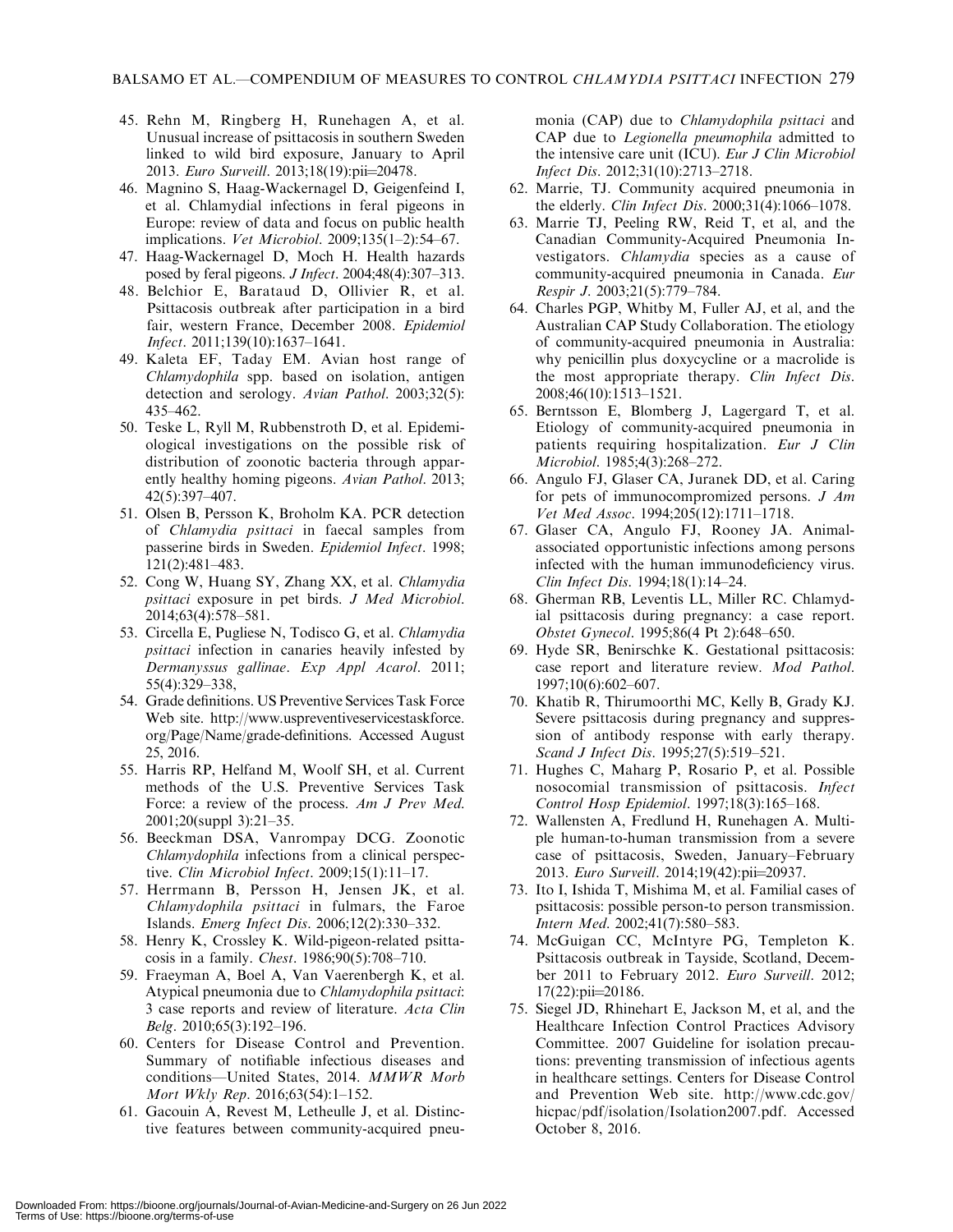- 76. Yung AP, Grayson ML. Psittacosis—A review of 135 cases. Med J Aust. 1988;148(5):228–233.
- 77. Dunnahoo GL, Hampton, BC. Psittacosis: occurrence in the United States and report of 97 percent mortality in a shipment of birds while under quarantine. Public Health Rep. 1945;60(13):354– 357.
- 78. Zucca F, Bertoni F. Chlamydia or not Chlamydia, that is the question: which is the microorganism associated with MALT lymphomas of the ocular adnexa? J Natl Cancer Inst. 2006;98(19):1348–1349.
- 79. Schinkel AFL, Bax JJ, van der Wall EE, et al. Echocardiographic follow-up of Chlamydia psittaci myocarditis. Chest. 2000;117:1203–1205.
- 80. Dean D, Shama A, Schachter J, et al. Molecular identification of an avian strain of Chlamydia psittaci causing severe keratoconjunctivitis in a bird fancier. Clin Infect Dis. 1995;20(4):1179–1185.
- 81. Lanham JG, Doyle DV. Reactive arthritis following psittacosis. Br J Rheumatol. 1984;23(5):225– 226.
- 82. Birkhead JS, Apostolov K. Endocarditis caused by a psittacosis agent. Br Heart J. 1974;36(7):728–731.
- 83. Levison DA, Guthrie W, Ward C, et al. Infective endocarditis as part of psittacosis. Lancet. 1971;2: 844–847.
- 84. Carr-Locke DL, Mair HJ. Neurological presentation of psittacosis during a small outbreak in Leicestershire. Br Med J. 1976;2:853–854.
- 85. Persson K, Boman J. Comparison of five serologic tests for diagnosis of acute infections by Chlamydia pneumoniae. Clin Diagn Lab Immunol. 2000;7(5): 739–744.
- 86. Bourke SJ, Carrington D, Frew CE, et al. Serological cross-reactivity among chlamydial strains in a family outbreak of psittacosis. J Infect. 1989;19(1):41–45.
- 87. Mitchell SL, Wolff BJ, Thacker WL, et al. Genotyping of Chlamydophila psittaci by real-time PCR and high-resolution melt analysis. J Clin Microbiol. 2009;47(1):175–181.
- 88. Menard A, Clerc M, Subtil A, et al. Development of a real-time PCR for the detection of Chlamydia psittaci. J Med Microbiol. 2006;55(4):471–473.
- 89. US Department of Health and Human Services, Public Health Service, Centers for Disease Control and Prevention, National Institutes of Health. Chlamydia psittaci (Chlamydophila psittaci), C. trachomatis, C. pneumonia (Chlamydophila pneumoniae). In: Biosafety in Microbiological and Biomedical Laboratories. 5th ed. Washington, DC: US Dept of Health and Human Services; Revised December 2009. HHS publication (CDC) 21-1112:131–133.
- 90. Chlamydophila psittaci, pathogen safety data sheetinfectious substances. Public Health Agency of Canada Web site. http://www.phac-aspc.gc.ca/ lab-bio/res/psds-ftss/chlamydophila-psittaci-eng. php. Updated April 30, 2012. Accessed September 21, 2016.
- 91. Chlamydia psittaci molecular detection. Centers for Disease Control and Prevention Web site. https:// www.cdc.gov/laboratory/specimen-submission/ detail.html?CDCTestCode=CDC-10153. Updated June 21, 2016. Accessed January 31, 2017.
- 92. Mandell LA, Wunderink RG, Anzueto A, et al. Infectious Diseases Society of America/American Thoracic Society consensus guidelines on the management of community-acquired pneumonia in adults. Clin Infect Dis. 2007;44(suppl 2):S27– S72. doi: 10.1086/511159.
- 93. Committee on Infectious Diseases, American Academy of Pediatrics. Tetracyclines. In: Kimberlin DW, Brady MT, Jackson MA, et al., eds. Red Book: 2015 Report of the Committee on Infectious Diseases. 30th ed. Elk Grove Village, IL: American Academy of Pediatrics; 2015:873.
- 94. Kline JM, Wietholter JP, Kline VT, et al. Pediatric antibiotic use: a focused review of fluoroquinolones and tetracyclines. US Pharm. 2012;37(8):56– 59.
- 95. Tetracycline group in children. In: Second meeting of the subcommittee of the Expert Committee on the selection and use of Essential medicine. Geneva, Switzerland, September 29-October 3, 2008. World Health Organization Web site. http://www.who. int/selection\_medicines/committees/subcommittee/ 2/tetracycline\_rev.pdf. Accessed August 25, 2016.
- 96. Roberts JP, Grimes JE. Chlamydia shedding by four species of wild birds. Avian Dis. 1978;22(4): 698–706.
- 97. Rodolakis A, Mohamad KY. Zoonotic potential of Chlamydophila. Vet Microbiol. 2010;140(3–4): 382–391.
- 98. Flammer K. Chlamydia. In: Altman RB, Clubb SL, Dorrestein GM, et al., eds. Avian Medicine and Surgery. Philadelphia, PA: Saunders; 1997:364– 379.
- 99. Longbottom D, Coulter L. Animal chlamydioses and zoonotic implications. *J Comp Pathol.* 2003; 128(4):217–244.
- 100. Deschuyffeleer T, Tyberghien L, Dickx V, et al. Risk assessment and management of Chlamydia psittaci in poultry processing plants. Ann Occup Hyg. 2012;56(3):340–349.
- 101. Fudge A. A review of methods to detect Chlamydia psittaci in avian patients. J Avian Med Surg. 1997; 11(3):153–167.
- 102. Andersen AA, Vanrompay D. Avian chlamydiosis. Rev Sci Tech. 2000;19(2):396–404.
- 103. Guzman DSM, Diaz-Figueroa O, Tully T Jr, et al. Evaluating 21-day doxycycline and azithromycin treatments for experimental Chlamydophila psittaci infection in cockatiels (Nymphicus hollandicus). J Avian Med Surg. 2010;24(1):35–45.
- 104. State regulations for importing animal. US Department of Agriculture, Animal and Plant Health Inspection Service Web site. https://www.aphis. usda.gov/aphis/pet-travel. Accessed August 25, 2016.

Downloaded From: https://bioone.org/journals/Journal-of-Avian-Medicine-and-Surgery on 26 Jun 2022

Terms of Use: https://bioone.org/terms-of-use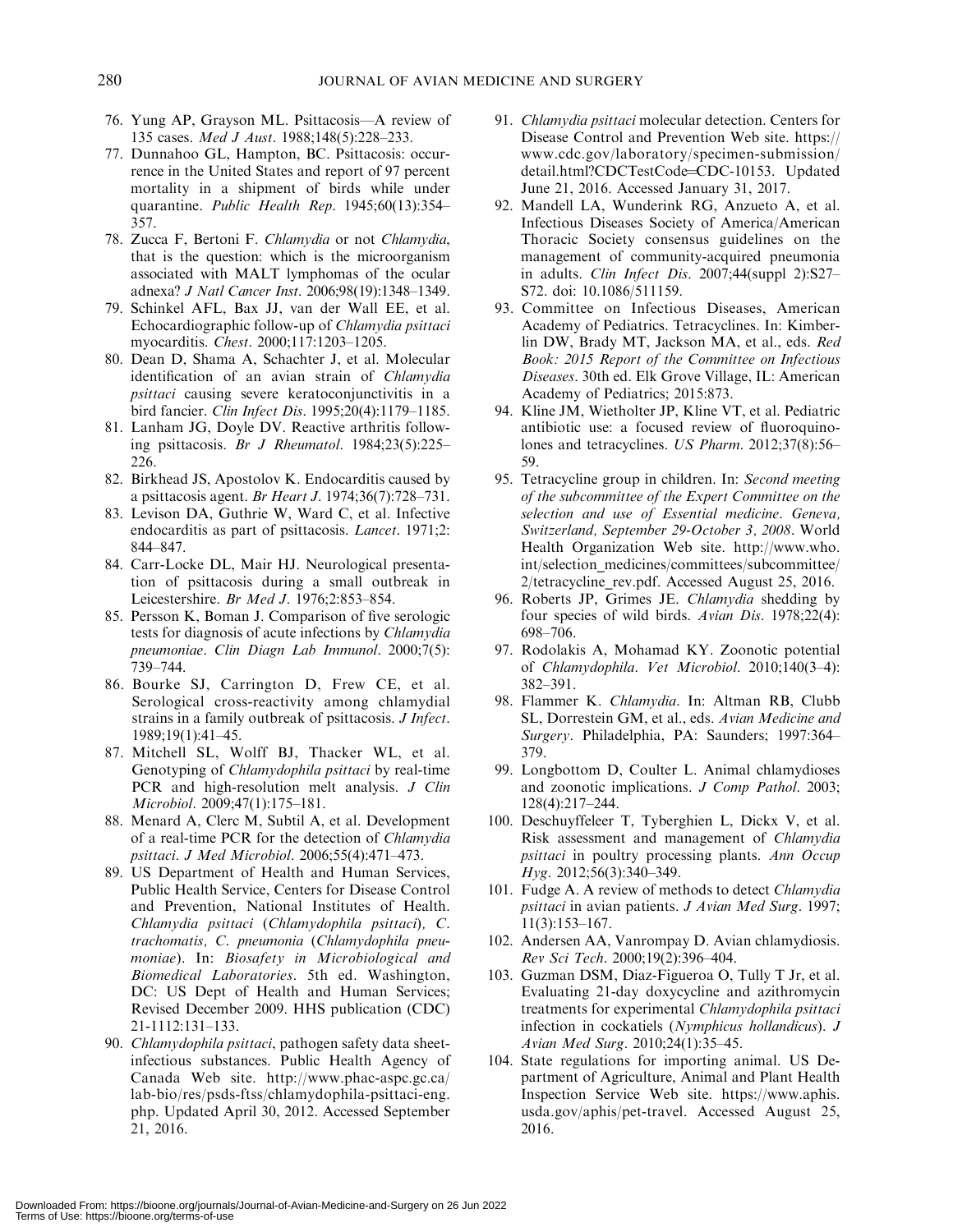- 105. Model aviculture program (MAP). MAP Web site. http://www.modelaviculture.org. Accessed August 25, 2016.
- 106. Psittacosis avian chlamydiosis. Zoonotic Disease Prevention Series. Pet Industry Joint Advisory Council Web site. http://pijac.org/sites/default/ files/pdfs/FLYERPsittacosis110614.pdf. Accessed August 25, 2016.
- 107. Association of Zoos and Aquariums Web site. https://www.aza.org. Accessed August 25, 2016.
- 108. Carlier L, Kempf M, Aaziz R, et al. A severe case of pneumopathy in a duck breeder due to Chlamydia psittaci diagnosed by 16S rDNA sequencing. JMM Case Rep. 2014;1(3):1-5. doi: 10.1099/jmmcr.0.001537.
- 109. Crosse B. Psittacosis: a clinical review. J Infect. 1990;21(3):251–259.
- 110. Davies A, Collins T. Respiratory Chlamydia: the management of an outbreak. Public Health. 1995; 109(3):207–211.
- 111. Verminnen K, Duquenne B, Keukeleire D, et al. Evaluation of a Chlamydophila psittaci infection diagnostic platform for zoonotic risk assessment. J Clin Microbiol. 2007;46(1):281–285.
- 112. Dovč A, Slavec B, Lindtner-Knific R, et al. Study of Chlamydophila psittaci outbreak in budgerigars. Bull Vet Inst Pulawy. 2007;51:343–346.
- 113. Heddema ER, ter Sluis S, Buys JA, et al. Prevalence of Chlamydophila psittaci in fecal droppings from feral pigeons in Amsterdam, The Netherlands. Appl Environ Microbiol. 2006;72(6): 4423–4425.
- 114. Geigenfeind I, Vanrompay D, Haag-Wackernagel D. Prevalence of Chlamydia psittaci in the feral pigeon population of Basel, Switzerland. J Med Microbiol. 2012;61(2):261–265.
- 115. Theunissen HJ, Lemmens-den Toom NA, Burggraaf A, et al. Influence of temperature and relative humidity on the survival of Chlamydia pneumoniae in aerosols. Appl Environ Microbiol. 1993;59(8): 2589–2593.
- 116. Williams CJ, Scheftel JM, Elchos BL, et al. Compendium of veterinary standard precautions for zoonotic disease prevention in veterinary personnel: National Association of State Public Health Veterinarians Veterinary Infection Control Committee. J Am Vet Med Assoc. 2015;247(11): 1252–1277.
- 117. Centers for Disease Control. Human psittacosis linked to a bird distributor in Mississippi— Massachusetts and Tennessee, 1992. MMWR Morb Mortal Wkly Rep. 1992;41(42):794–797.
- 118. de Freitas Raso T, Godoy SN, Milanelo L, et al. An outbreak of chlamydiosis in captive bluefronted Amazon parrots (Amazona aestiva) in Brazil. J Zoo Wildl Med. 2004;35(1):94–96.
- 119. Van Loock M, Verminnen K, Messmer TO, et al. Use of a nested PCR-enzyme immunoassay with an internal control to detect Chlamydophila psittaci in turkeys. BMC Infect Dis. 2005;5:76.
- 120. Jencek JE, Beaufrère H, Tully TN, et al. An outbreak of Chlamydophila psittaci in an outdoor colony of Magellanic penguins (Spheniscus magellanicus). J Avian Med Surg. 2012;26(4):225–231.
- 121. Designated and acting state public health veterinarians, 2016. National Association of State Public Health Veterinarians Web site. http://www. nasphv.org/documents.html. Accessed August 25, 2016.
- 122. Psittacosis human case report form. National Association of State Public Health Veterinarians Web site. http://www.nasphv.org/documentsCompendia Psittacosis.html. Accessed August 25, 2016.
- 123. Avian chlamydiosis report form. National Association of State Public Health Veterinarians Web site. http://www.nasphv.org/documentsCompendia Psittacosis.html. Accessed April, 4 2016.
- 124. Sehulster LM, Chinn RYW, Arduino MJ, et al. Guidelines for environmental infection control in health-care facilities: recommendations from CDC and the Healthcare Infection Control Practices Advisory Committee (HICPAC). Chicago, IL: American Society for Healthcare Engineering/ American Hospital Association; 2004. Centers for Disease Control Web site. http://www.cdc.gov/ hicpac/pdf/guidelines/eic\_in\_HCF\_03.pdf. Accessed October 30, 2016.
- 125. American Society of Heating, Refrigerating, and Air-Conditioning Engineers, Inc. Ventilation of Health Care Facilities. Atlanta, GA: ASHRAE; 2008. ASHRAE technical report BSR/ASH-RAE/ASHE Standard 170-2008.
- 126. Wild Bird Conservation Act, 16 USC §4901-4916 (2004). US Fish and Wildlife Service Web site. http://www.fws.gov/le/USStatutes/WBCA.pdf. Accessed August 25, 2016.
- 127. Importation of certain animals, birds, fish, and poultry, and certain animal, bird, and poultry products; requirements for means of conveyance and shipping containers. Subpart A—birds. Code of Federal Regulations. 9 CFR §93. 2010:396–422. http://www.gpo.gov/fdsys/granule/CFR-2012-title9 vol1/CFR-2012-title9-vol1-part93/content-detail. html. Accessed August 25, 2016.
- 128. Thomson NR, Yeats C, Bell K, et al. The Chlamydophila abortus genome sequence reveals an array of variable proteins that contribute to interspecies variation. Genome Res. 2005;15(5):629–640.
- 129. Wolff BJ, Morrison SS, Pest D, et al. Chlamydia psittaci comparative genomics reveals intraspecies variations in the putative outer membrane and type III secretion system genes. Microbiology. 2015;161(7):1378–1391.
- 130. Suchland RJ, Sandoz KM, Jeffrey BM, et al. Horizontal transfer of tetracycline resistance among Chlamydia spp. in vitro. Antimicrob Agents Chemother. 2009;53(11):4604–4611.
- 131. Powers L, Flammer K, Papich M. Preliminary investigation of doxycycline plasma concentration in cockatiels (Nymphicus hollandicus) after admin-